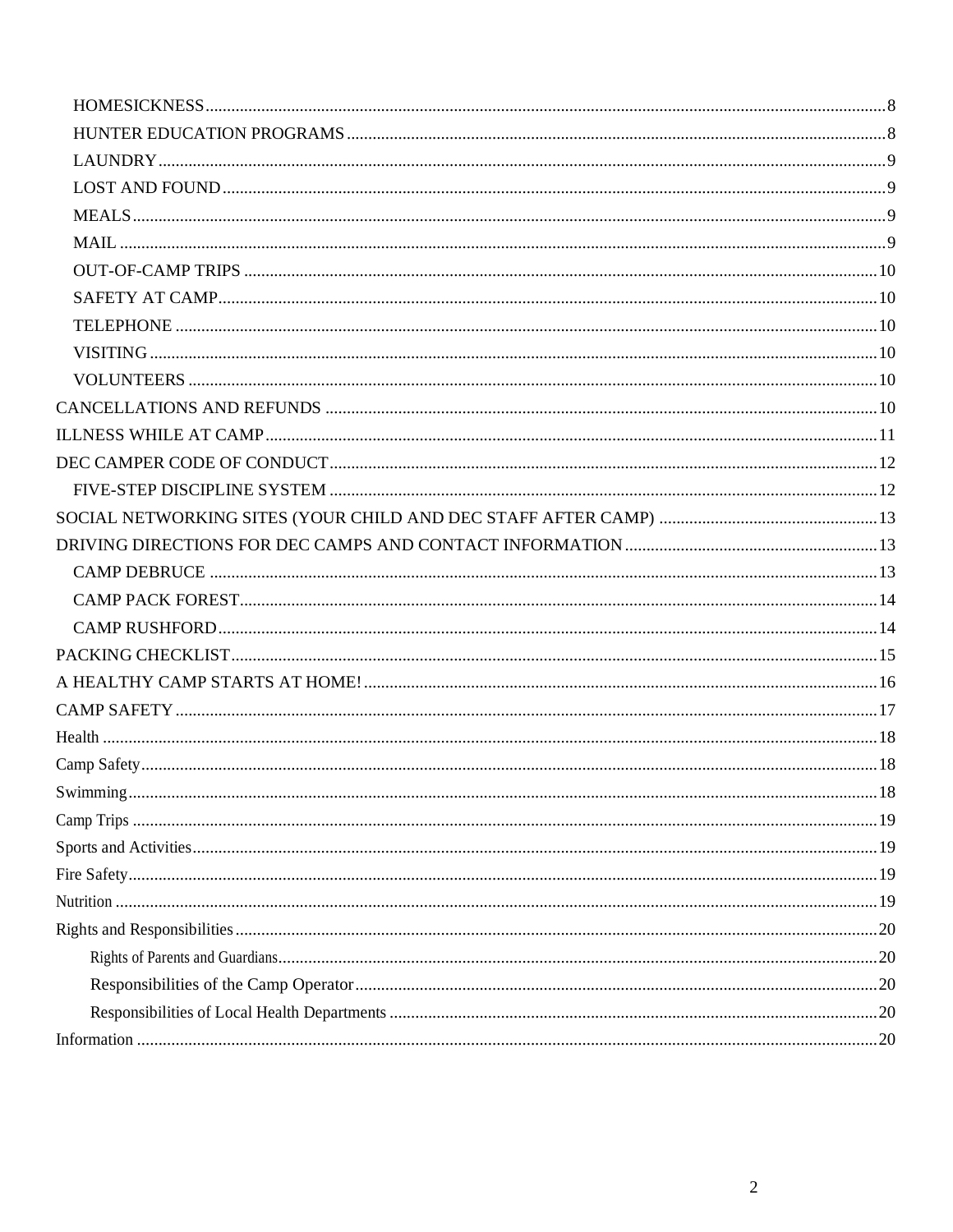#### <span id="page-2-0"></span>**HOW TO REACH US**

|                        | <b>Mailing Address</b>                                                        | <b>Physical Address &amp;</b><br><b>GPS</b> Coordinates                                                              | <b>Phone/Fax/E-mail</b>                                                                                                                         |
|------------------------|-------------------------------------------------------------------------------|----------------------------------------------------------------------------------------------------------------------|-------------------------------------------------------------------------------------------------------------------------------------------------|
| Camp<br>Administration | NYSDEC - Camps<br>Program 625 Broadway,<br>3rd Floor Albany, NY<br>12233-5256 | <b>Physical:</b><br>625 Broadway<br>Albany, NY<br>GPS: N 42 39.087, W 073<br>44.554                                  | Year-round (Monday - Friday,<br>8:30 AM to 4:00 PM):<br>Land Line Phone: 518-402-8014<br>Fax: 518-402-9033<br>E-mail: educationcamps@dec.ny.gov |
| Camp DeBruce           | 307 Mongaup Road<br>Livingston Manor, NY<br>12758                             | Physical:<br>307 Mongaup<br>Road Livingston<br>Manor, NY<br>GPS: N 41 55.959, W 074<br>42.746                        | <b>Only during Camp Season:</b><br>Land Line Phone: 845-439-4627<br>Fax: 845-439-4433<br>E-mail: debruce@dec.ny.gov                             |
| Camp Pack<br>Forest    | <b>PO Box 777</b><br>Warrensburg, NY 12885                                    | <b>Physical:</b><br>276 Pack<br><b>Forest Road</b><br>Chestertown,<br><b>NY</b><br>GPS: N 43 33.238, W 073<br>48.809 | <b>Only during Camp Season:</b><br>Land Line Phone: 518-623-2037<br>Fax: 518-623-4433<br>E-mail: packfore@dec.ny.gov                            |
| Camp Rushford          | 8717 Rush Creek<br>Road<br>Caneadea, NY<br>14717                              | <b>Physical:</b><br>8717 Rush<br><b>Creek Road</b><br>Caneadea, NY<br>14717<br>GPS: N 42 20.667, W 078<br>13.788     | <b>Only during Camp Season:</b><br>Land Line Phone: 585-437-5351<br>Fax: 585-437-5400<br>E-mail: rushford@dec.ny.gov                            |

### <span id="page-2-1"></span>**COVID COVID-19**

There will be COVID-19 procedures that you and your child will need to comply with to safely participate in camps this summer. We will highlight several of them here and follow-up with detailed protocols prior to the camp week. Please be aware that the specific details of how camp may operate are subject to change based on the guidance from the New York State Department of Health and Governor's Office.

### <span id="page-2-2"></span>**COVID TESTING AND VACCINATION**

To attend a session, DEC requires that all campers bring a copy of the camper's negative COVID-19 test result. The test must either be a polymerase chain reaction (PCR) or nucleic acid amplification test (NAAT) result within 72 hours prior to arrival at the camp, or a rapid antigen test collected within six hours prior to arrival at camp or boarding transportation to camp. The camper must provide either a dated negative laboratory result or a time-stamped photograph of the negative rapid test result (see sample on the next page).

In accordance with the New York State Department of Health's Camp Safety Advisory Council Summer Camp Guidelines, DEC Summer Camps strongly encourages that campers be up to date with the Pfizer-BioNTech COVID-19 vaccine, which is available under Emergency Use Authorization for children ages 5 to 15 and is fully approved for those age 16 and older. Vaccination information is available at [https://covid19vaccine.health.ny.gov/covid-19-vaccines](https://covid19vaccine.health.ny.gov/covid-19-vaccines-children-and-adolescents)[children-and-adolescents.](https://covid19vaccine.health.ny.gov/covid-19-vaccines-children-and-adolescents) Vaccinated campers will provide documentation of their vaccine status as part of their camp registration.

Please be aware that the specific details of how camp may operate are subject to change based on the guidance from the New York State Department of Health and Governor's Office.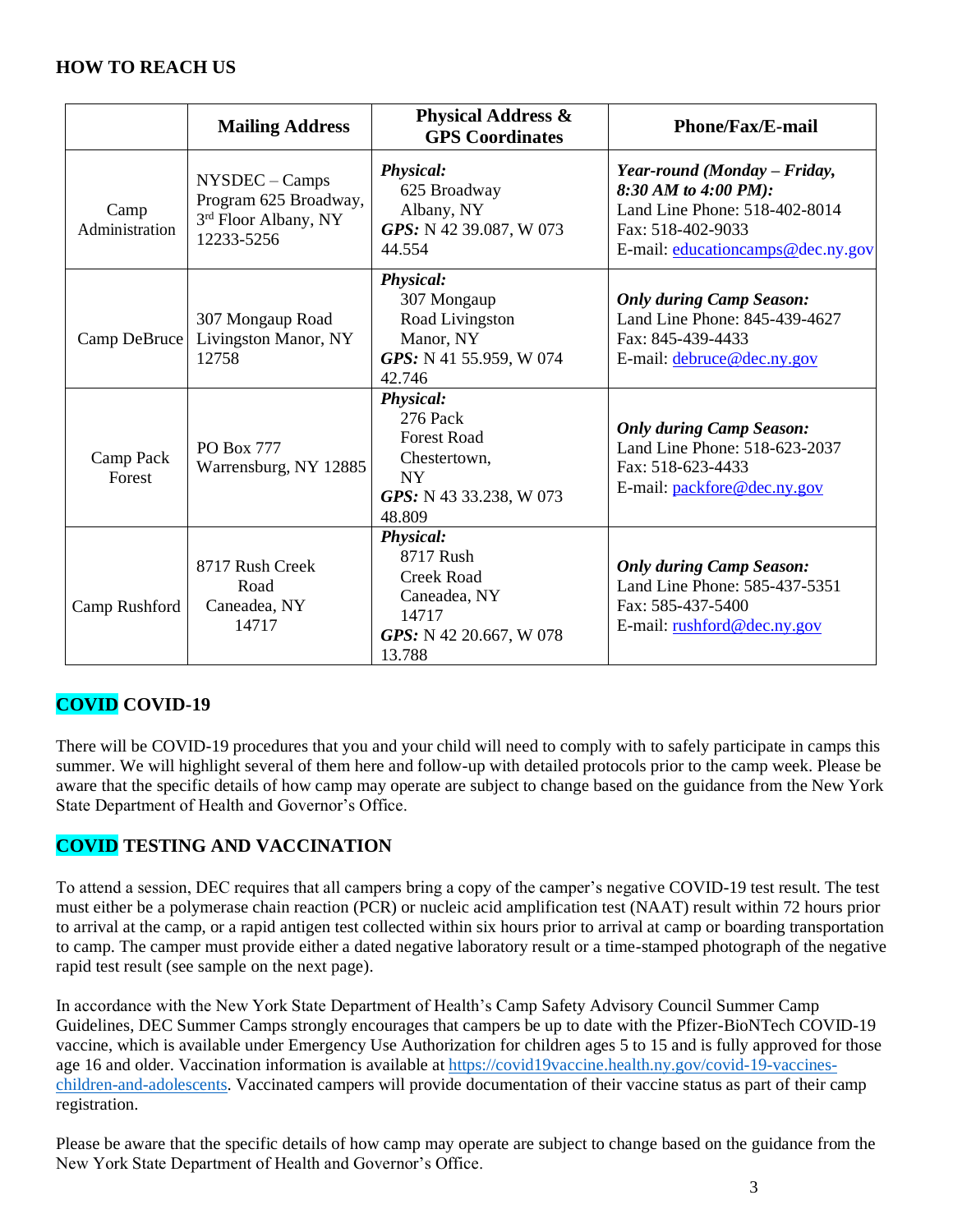|    |                                                                                                              | Today 4:11 PM | m | ♡          | ⊕ | 偂 | Edit         | <b>All Photos</b>                                         |
|----|--------------------------------------------------------------------------------------------------------------|---------------|---|------------|---|---|--------------|-----------------------------------------------------------|
| 19 | <b>iHealth</b><br><b>COVID-19 Test</b>                                                                       |               |   | 15<br>mins |   |   | <b>Drops</b> | share<br>In the<br>$(1)$ This                             |
|    | <b>Negative Result</b>                                                                                       | $\mathbf{c}$  |   |            |   |   |              | ofacu<br>guide t<br>$(2)$ In U<br>has be<br>(EUA).7       |
|    | A NEGATIVE result will show ONLY a C line. A negative<br>result means that viral antigens from COVID-19 were |               |   |            |   |   |              | protein<br>emergi<br>the dec<br>of eme<br>diagno<br>Druga |

### <span id="page-3-0"></span>**COVID MASKS**

Campers and staff will be required to wear masks throughout the camp program. Masks will be required when indoors, in a close quarters situation, where six feet distance is not able to be maintained between cabin groups, and when traveling between activities when contact with others is possible. Masks will not be required while eating, drinking, sleeping, bathing, and activities where individuals will be consistently greater than six feet apart. "Mask breaks" will be weaved throughout the camp week to provide safe opportunities for individuals to breath and exhale deeply.

### <span id="page-3-1"></span>**COVID PRE-SCREENING**

Your child will need to be monitored for 14 days prior to camp for the presence of the following symptoms:

- o Shortness of breath or difficulty breathing
- o Cough
- o Fever (100.4°F or greater) or chills
- o Fatigue
- o Nausea or vomiting
- o Diarrhea
- o Severe Headache (especially with a fever)
- o Sore throat
- o Congestion or runny nose
- o Muscle or body aches or pain
- o New loss of taste or smell

If your child displays these symptoms in the preceding 14 days and still has any of the symptoms check-in day, they will not be permitted to enter the camp. You will be sent the procedures prior to beginning the 14-day pre-screening.

#### <span id="page-3-2"></span>**SUNDAY CHECK-IN**

#### COVID **Camper check-in is between 2:00-4:00 PM Sunday at the camp. Due to COVID-19, please limit vehicle occupants to the driver and camper.**

- Driving directions to the camps are located on pages 13 and 14
- COVID Camper check-in time will be staggered every half hour between 2:00-4:00 pm (2:00, 2:30, 3:00 and 3:30). We will email you your check-in and pickup time. Please tape this to the inside of one of your vehicle windows so we can clearly identify your camper. We cannot accept early check-ins, so we will direct you to temporary parking if you arrive early.
- If you anticipate a late arrival, please contact the camp in advance to let the director know.
- Your camper's Health Care Provider Form signed by the parent or legal guardian AND physician will need to be **completed and uploaded** or brought to camp (you will find this under "Forms" in the online registration system). Campers will only be checked in with a completed health care provider form.
- You must scan and upload or bring a copy of your health insurance card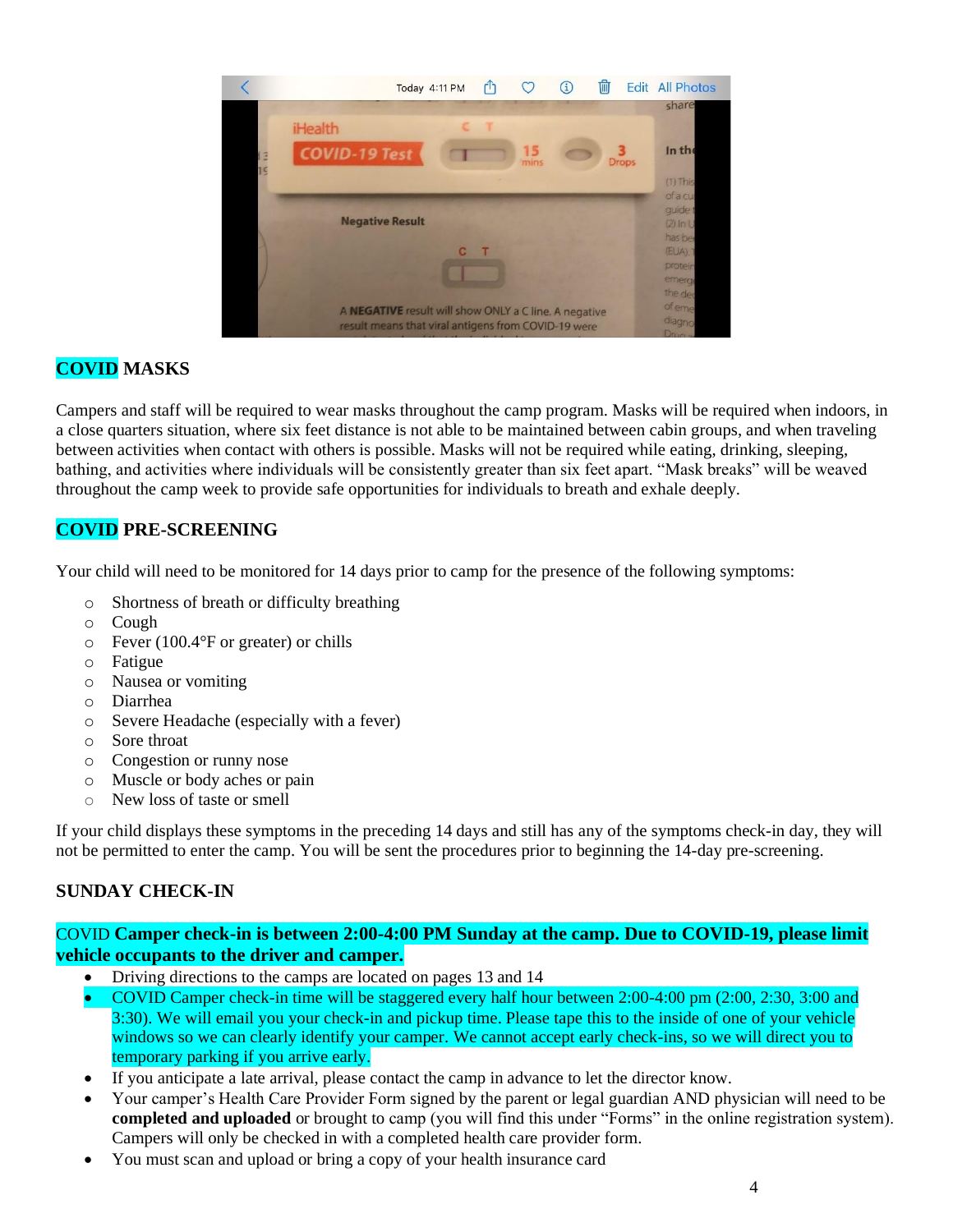- Please follow the instructions on the posted check-in signs
- COVID Do **NOT** leave your vehicle. Drivers need to stay in the car for the health screening and drop off process. (You will **NOT** have permission to use a camp bathroom so please plan ahead)
- COVID The Health Director will come to your vehicle for your camper's health screening, medication check, authorized pick-ups, health insurance card, hunter education, camper t-shirt/facemasks and lice checks

*All campers will meet with the camp director and health director on Sunday afternoon. The entire process of cabin assignments, health screening/collection of medications, moving in, and meeting camp staff takes about one hour to complete. Because the first few hours at camp are among the most important, we discourage late arrivals. All non-campers must be off camp property by 5:00 PM so that we may begin our camp program.*

#### <span id="page-4-0"></span>**FRIDAY CHECK-OUT**

#### COVID **Camper pickup is FRIDAY AFTERNOON BETWEEN 4:00-5:30 PM. Due to COVID-19, please limit vehicle occupants to the driver.**

- COVID Camper pickup time will be staggered every half hour between 4:00-5:30 pm (4:00, 4:30, 5:00 and 5:30). We will email you your pickup time. Please tape this to the inside of one of your vehicle windows so we can clearly identify your camper.
- If you anticipate a late arrival, please contact the camp in advance to let the director know.
- Please follow the instructions on the posted pickup signs
- To ensure each camper's safety, parents must sign out their camper before leaving camp. You will be required to show photo ID before signing out your camper.
- COVID Do **NOT** leave your vehicle. Drivers need to stay in the car to sign out their camper and pickup process. (You will **NOT** have permission to use a camp bathroom so please plan ahead)

The camp does not have resources to care for campers after 5:30 PM. Please be on time or make arrangements (provide written instructions during check-in) to have someone else pick up your camper. Notify the camp director at check-in on Sunday, or at least 24 hours beforehand, who will be picking up your camper if it will be someone other than the authorized pickup on your online account. Campers are prohibited from using public transportation systems without a parent/guardian.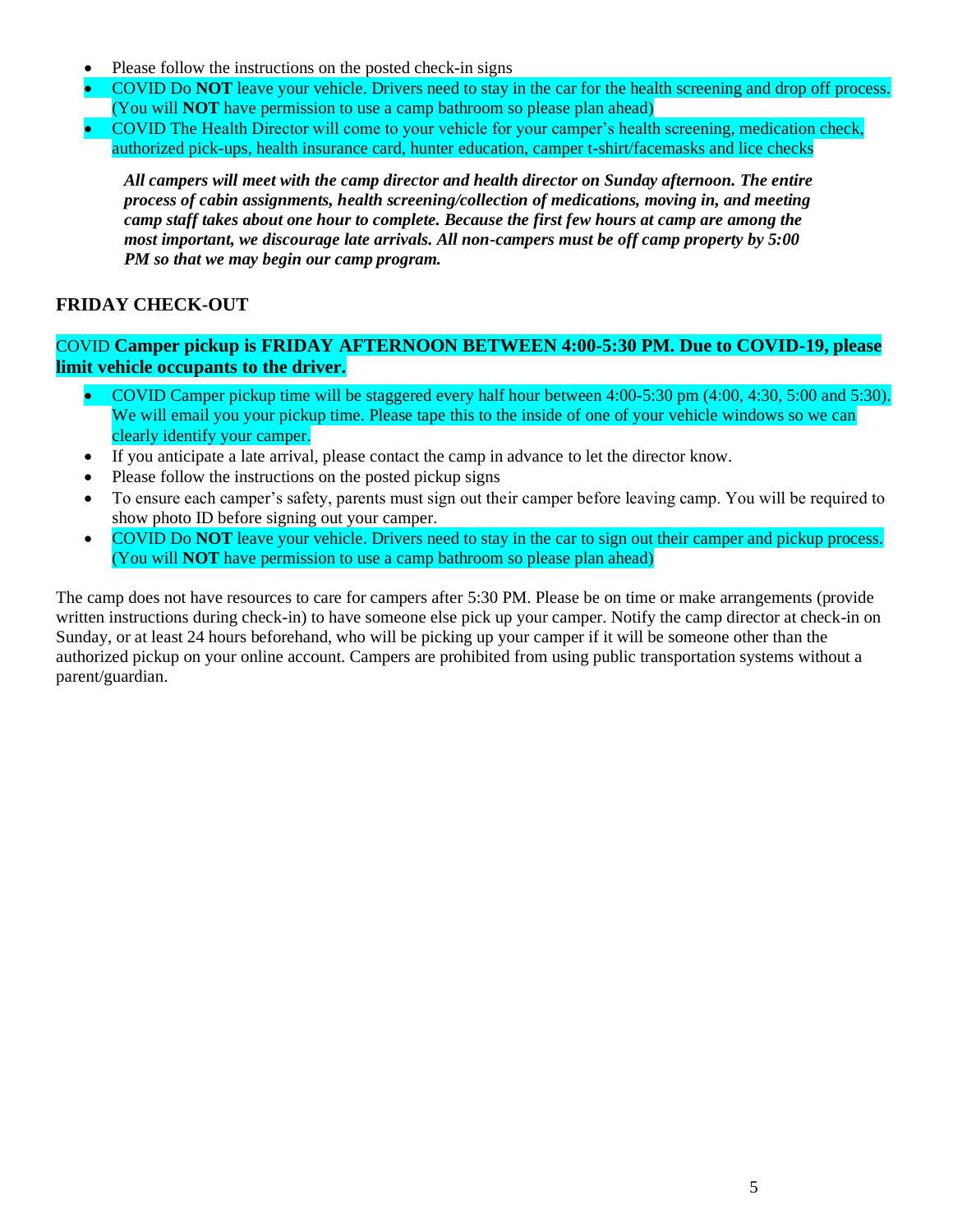#### **HEALTH AND MEDICATION FORMS AND GENERAL CAMP FORMS**

Accurately completing all camp forms is essential to ensuring your camper has a safe and enjoyable time while at camp. It also ensures camp staff will know who to contact if questions arise. These forms are available in the online registration Document Center page. To find the Document Center, [login to your account, select the menu](https://www.ultracamp.com/clientlogin.aspx?idCamp=405&campCode=dec)  [icon in the top left of the page](https://www.ultracamp.com/clientlogin.aspx?idCamp=405&campCode=dec) and then select 'Document Center'. Complete the Camper Medical History Form and update it before your child attends camp.

**New for 2022:** You may now complete the camp specific Health Care Provider form and upload it along with a photo of your health insurance card to the online registration 'Document Center' prior to your child's camp week. The Health Care Provider form was emailed with your camp registration confirmation, and a copy may also be found in the 'Document Center' listed under 'downloadable forms'. Follow the directions to upload the document. The camper's Health Care Provider form must be signed by the parent or legal guardian **and** physician. Campers will not be allowed to check-in at camp without a completed Health Care Provider form and health insurance card on file. You may also bring the completed form and your health insurance card to camp check-in.

If your child will require medication while at camp—whether prescription, over the counter, or dietary supplement—it must be provided to the camp health director in the original container; campers are not allowed to share medications with siblings and friends. Medications and supplements will be dispensed based on the doctor's written instructions only and done so individually for each child. All medicines and medical forms are locked in the health director's office when not in use.

If your camper has a medical issue, specific need related to a disability, or may face challenges related to language, paying attention, or socializing with others, please provide that information ahead of time by calling the camp administrator at 518-402-8014. The information will be shared with the camp's director, assistant director and health director.

The use of sunscreen and insect repellent is authorized by the parent as part of the online "Camper Medical History."

For the well-being of your camper and the safety and well-being of other campers in our program, you may be asked to pick up your child if they show signs of illness.

**Standard Over-the-Counter Medications**: An Emergency Medical Technician (EMT) serves as the health director at each camp. An EMT, by law, cannot assess the health condition of any camper to administer Standard Over-the-Counter (OTC) and "as needed" (PRN) medications (e.g., cold remedies, allergy medication, analgesics, etc.) to campers. However, camper provided over-the-counter medications shall be available in the health office (see Health Care Provider form) and may be self-administered by the camper in the presence of the EMT if the appropriate Health Care Provider authorization is completed on the Health Care Provider form. In other words, your physician must approve this by completing the section of the Health Care Provider form labeled Standard Over-the-Counter Medications. The EMT will witness and record all standard over-the-counter medications that are self-administered by the camper. Failure to complete the section of the Health Care Provider form for Standard Over-the-Counter Medications shall constitute nonauthorization and the Standard Over-the-Counter Medications may not be self-administered by the camper. **Please remember that parents cannot authorize use of the Over-the-Counter medications, it is required to be done by a physician on the Health Care Provider form.** We strongly recommend that you meet with your child's physician to discuss the completion of this form.

#### <span id="page-5-0"></span>**DIVERSTIY, EQUITY, AND INCLUSION AT CAMP**

We want camp to be a wonderfully diverse place. Every staff member will help create a welcoming and safe environment for campers with differing socio-economic backgrounds, LGBTQ identities, from rural and urban communities, different racial or ethnic backgrounds, and varied ability levels. We encourage families to contact our Camps Administrator to discuss our commitment to inclusion at camp and to create a plan to best welcome and support your camper(s).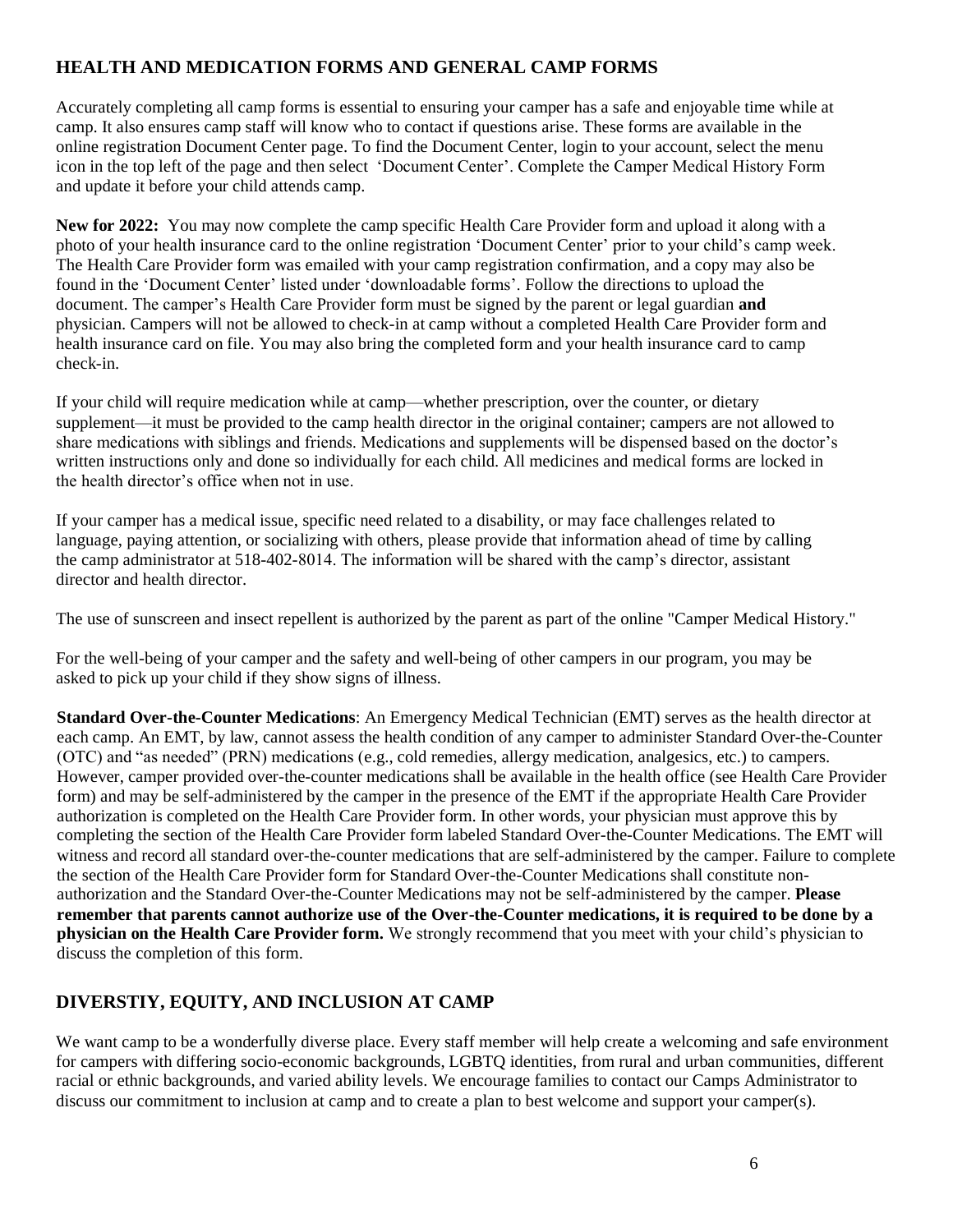We take steps to foster a safe environment for all campers, including:

- Promoting EHSTO: **E**veryone **H**as **S**omething **T**o **O**ffer
- Camp staff training on topics including creating a safe camp, inclusive language, implicit bias, and camper emotional and mental health
- Hire staff that demonstrate commitment to principles of diversity, equity, and inclusion
- Gender neutral and private shower and/or changing area available upon request

#### <span id="page-6-0"></span>**DAILY SCHEDULE AND CAMP LIFE**

During check-in on Sunday, campers meet the directors, health directors, counselors, and other camp staff. After the camper is checked in, they will participate in team-building activities, discuss the camp program, tour the camp and, weather permitting, take a swimming test. COVID Campers will be given an overview of the rules and COVID-19 protocols, review waterfront safety and have their first camp meal. The day ends with a special campfire to welcome everyone.

A typical camp day begins at 7:00 AM with some optional early morning activities. Everyone assembles at 8:00 AM for breakfast. Mornings typically include environmental education lessons, followed by lunch. Afternoons include either more lessons, or several other options. Optional activities may include but are not limited to fly fishing, canoeing, archery, interpretive nature hikes, and arts and crafts. Some campers may go on out-of-camp trips during this time.

After dinner, COVID there are physically distanced camp-wide evening activities. These may include presentations by other DEC staff, a night hike or another special group activity. Most campers will spend one night camping outside. When in camp, all campers are in their cabins with lights out around 10:00 PM. Camp days are busy and long, so it is important for campers to get a full night's sleep.

All campers stay in rustic cabins, with a staff member assigned to each cabin. Campers are responsible for keeping their living areas neat and clean. Campers must stay with their groups or always be always supervised by camp staff. *While staff are trained to spot potential problems, campers should not hesitate to inform counselors or directors if they have any questions or concerns.*

#### <span id="page-6-1"></span>**CABIN ASSIGNMENTS (BUNK MATE)**

Campers and friends may ask to be in the same cabin; however, each must request the other on their camp applications. If camp staff have concerns, campers may be separated. Only one cabin mate request per camper is allowed.

### <span id="page-6-2"></span>**CAMP STAFF**

DEC summer camp staff are college students and graduates who have an interest in working with children and the outdoors. In addition to standard interviews and screenings, all camp staff complete a two-week training program specific to DEC camps before the opening of camp. Camp staff training includes topics on outdoors and naturalist skills, educating in the outdoors, camper mental and emotional health, scouting off-site trips, gender and diversity, equity and inclusion, and more. All staff will be trained on 2022 COVID-19 procedures and protocols. Directors and counselors are trained in CPR, AED, and first aid. All counselors have at least two years of college in Science Technology Engineering Mathematics (STEM), natural resources, biological sciences, environmental science, environmental education, or education-based programs.

#### <span id="page-6-3"></span>**DRESS CODE**

Camp is a place for learning and fun in a safe environment, and campers' clothing should reflect this. Clothing must provide adequate coverage from sun and protect feet from injury. The following dress code will be enforced. If a camper chooses to dress inappropriately, they will be asked to change.

- Shorts must have a minimum three-inch  $(3")$  inseam.
- Clothing with slogans and/or pictures related to sexual innuendo and/or promoting unhealthy lifestyles are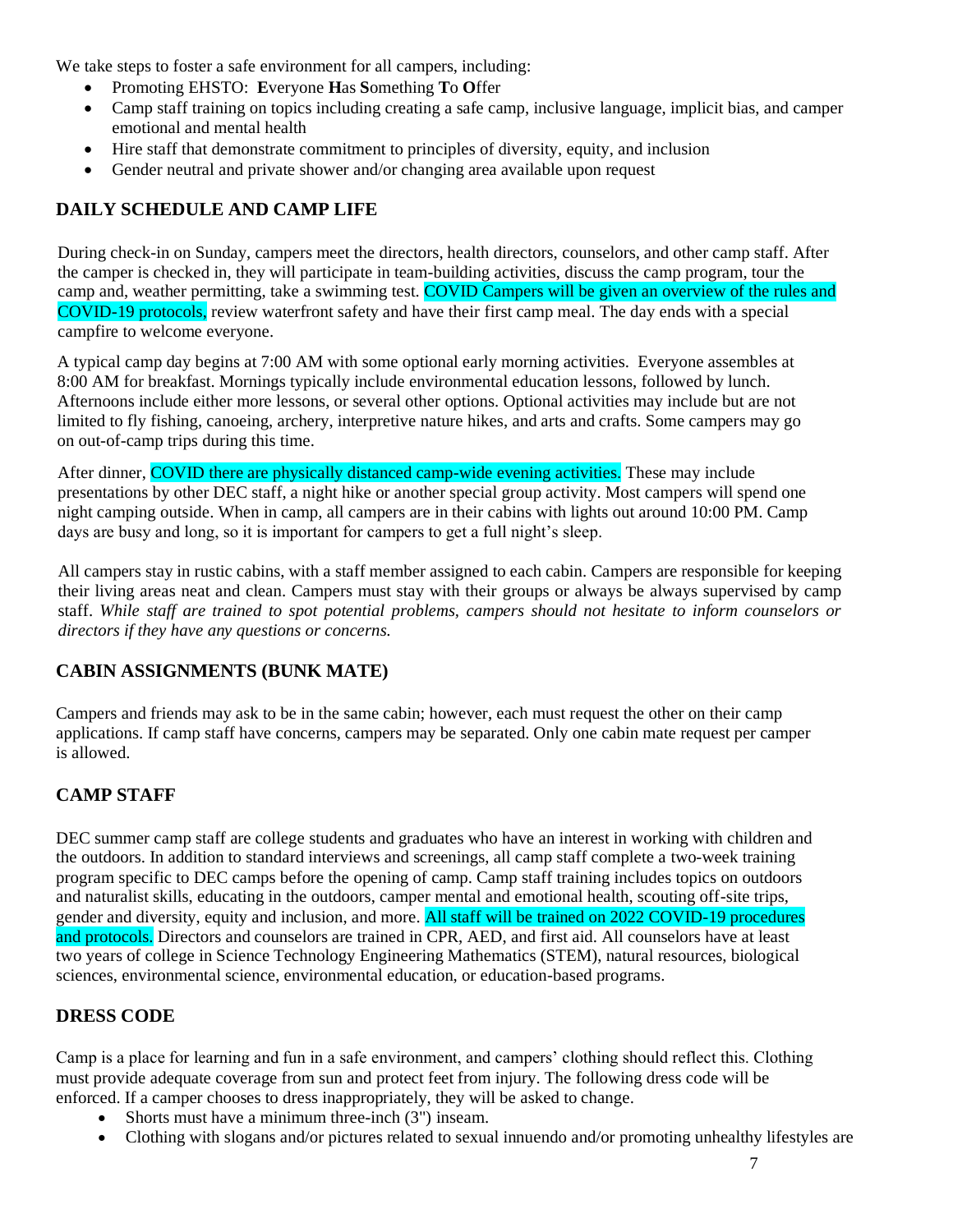prohibited (e.g., alcohol, profanity, gangs, violence, and/or products or slogans which promote tobacco and alcohol).

- Pants and shorts must be worn at the waist.
- Closed-toe shoes must be worn at all times, except at the beach and bathhouse.
- Swimsuits should be modestly cut; one-piece suits are highly recommended, but modest two-piece suits are allowed.
- Swimsuits may be worn only during swimming and water-based activities.
- Transparent clothing is forbidden.

#### <span id="page-7-0"></span>**ELECTRONICS**

Electronics are not allowed at camp. Electronics, such as cell phones, MP3 players, tablets, gaming devices, etc. are expensive. They can be broken, lost, or stolen. At camp, they are a major distraction to the program. If brought to camp, they will be securely stored in the camp office until checkout.

#### <span id="page-7-1"></span>**FACILITIES**

Housing at camp is currently separated by female and male gender cabins. Housing assignments are selected by families prior to or during registration on our online registration system. We encourage families to discuss where the camper will feel most comfortable and select the housing that reflects that choice. All cabins have bunk style beds and at least one counselor who sleeps in the cabin with their assigned cabin group.

Each camp has separate female, male, and gender-neutral bathroom and shower facilities. The female and male bathhouses are typically used unless a camper or family requests use of a gender-neutral facility. Both female and male bathhouses have multiple private toilet and shower stalls and sinks while the gender-neutral facility is single occupancy. Single occupancy bathrooms may also be used for a separate space to change clothes. Each camp's Health Cabin has an ADA accessible gender-neutral bathroom that may also be used by campers, if needed.

#### <span id="page-7-2"></span>**HOMESICKNESS**

Feeling homesick and missing family, friends and pets is normal. Knowing this beforehand, your child may be more tolerant of homesick feelings. You can help facilitate a successful camp experience by preparing your child for their stay away from home. Encourage them to help with packing and preparation. Please encourage your child to speak with a counselor or director if they have trouble adjusting to camp.

If you feel your child may become homesick while at camp, please talk with a camp director during the Sunday afternoon check-in. Knowing your wishes regarding your child's camp experience will help us if a homesickness episode occurs. If your child is having trouble adjusting to camp, you will be called.

#### <span id="page-7-3"></span>**HUNTER EDUCATION PROGRAMS**

During designated Hunter Education camp weeks, campers aged 11 and up may participate in an optional New York State Hunter Safety Education, Bowhunter Education, or Trapper Education course. To participate in a class the parent or guardian must enroll the camper during registration. Registration for the class is on a first-come, firstserve basis as the participation limit is 20 campers per class.

**Campers who choose to participate in these programs are required to complete a home-study workbook prior to camp.** Campers will receive a paper copy of the workbook in the mail 2-4 weeks before their scheduled camp week. The manual may also be found on the DEC Website: https://www.dec.ny.gov/outdoor/92267.html. The workbooks are also available in the Document Center located after clicking on the menu icon in the top left of the page after logging into your account.

Campers must complete and bring the 'homework page' from the workbook to camp, or they will not be permitted to participate in the course. To receive a certificate the camper must pass a test and demonstrate proper attitude and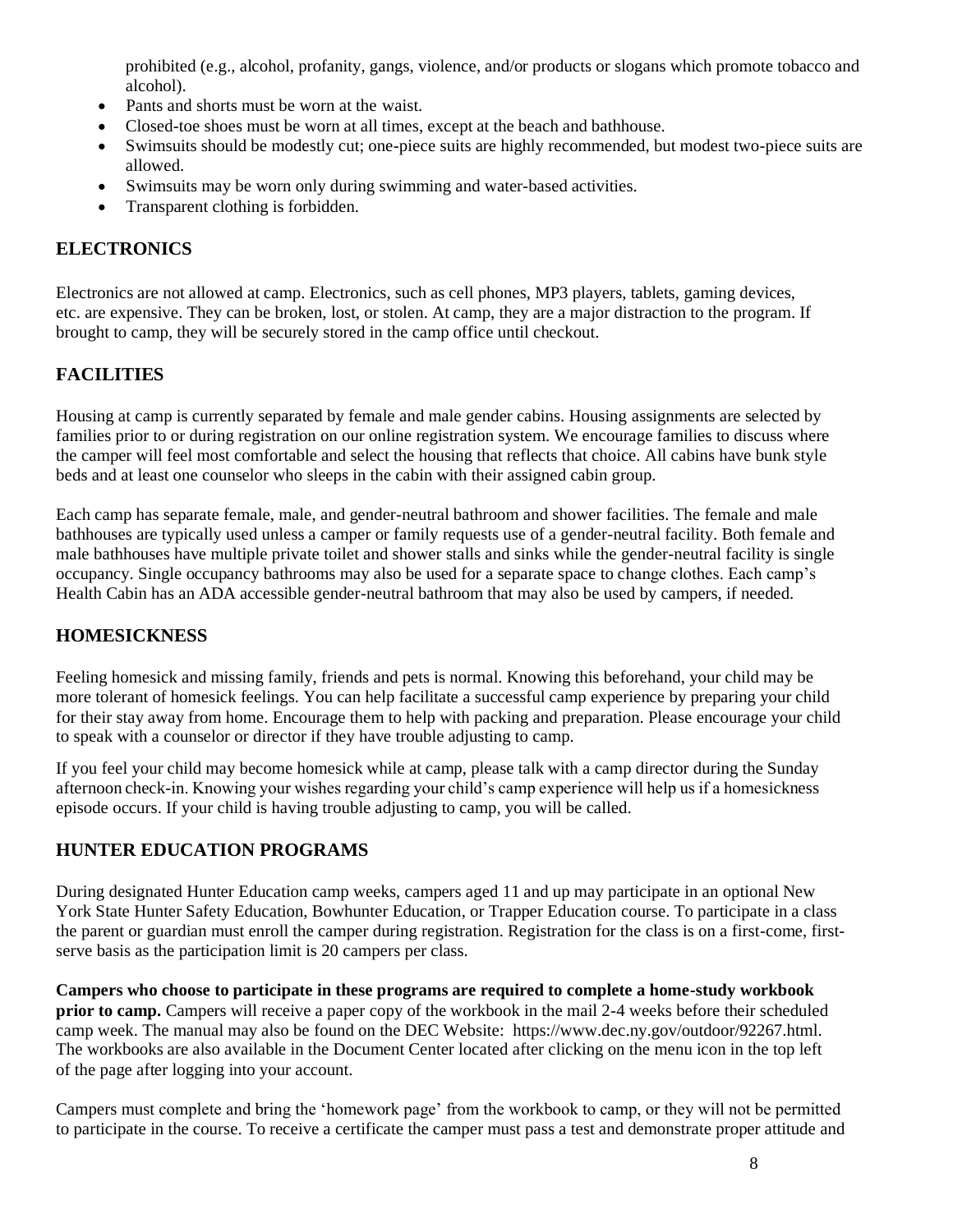safety while at camp. Successful completion of one or more Hunter Education programs is required before hunters may purchase a New York State hunting license. Classes are taught by DEC-certified Hunter Education instructors. Hunter Education programs differ at each camp, depending on the week. Check our schedule to see which class is offered each week. Although campers may take the bowhunter safety class, to purchase a bowhunting license, they must first successfully complete a Hunter Education course.

#### **Please note:**

**\*** The availability of Hunter Education classes is based on student interest. If fewer than five students register for any class, it will be canceled, and an alternate activity will be offered. There is a maximum of 20 students allowed in a class.

**\*** Please contact DEC Summer Camps if your child changes their mind about taking a course before camp so someone from the waiting list can participate in that class.

**\*** Hunter Education Programs will take the majority of one of the camp days. Campers will not participate in the off-site overnight trip but will instead camp out on site.

#### <span id="page-8-0"></span>**LAUNDRY**

There are no laundry facilities at camp except for emergencies. Please ensure your camper has enough clothing for the week.

#### <span id="page-8-1"></span>**LOST AND FOUND**

DEC assumes no responsibility for lost personal items, although we attempt to return all such items to campers during the week. At the end of each camp week, items left behind are placed in "lost and found." If your child is missing something, please check this area before leaving camp. Unclaimed items will be held until the end of the summer camp season, after which they will be donated to charity. To retrieve a camper's lost item please contact the camp's director to arrange a time to pick it up before August 21, 2022.The Camp Program **will not** mail lost/forgotten items after a camper has left.

#### <span id="page-8-2"></span>**MEALS**

COVID Campers will eat outside with increased physical distance to the extent possible. If rain or other inclement weather happens, campers will eat inside with increased physical distance from each other. Due to the ongoing COVID-19 pandemic, increased cleaning and physical distancing will occur.

Our menu is nutritionally balanced and designed to appeal to most appetites. Fruit, salad and daily vegetarian selections are always available. If your camper has dietary restrictions, including food allergies, you must inform camps administration *at least two weeks* before arrival at camp so arrangements can be made (email EducationCamps@dec.ny.gov). If anyone has a nut allergy the kitchen will be nut-free that week. We may not be able to accommodate highly specialized diets, in which case campers may provide their own food to the camp cook, with *at least two weeks' notice*. Do not mail your camper a "care package" of food as it can attract unwanted animals into camper cabins. Any food will be held by the kitchen staff and returned to the camper at checkout.

#### <span id="page-8-3"></span>**MAIL**

Children enjoy receiving cheerful, positive letters while at camp. **Please consider sending a letter seven days ahead of opening day so your child receives it within the first couple of days of their stay**. If you send mail early it will arrive when the camper is at camp, not after they have left on Friday. Consider packing stamped, selfaddressed postcards so your child can write to you as well. Do not send food or anything from the "contraband" list found on page 15. If such items arrive, they will be held in the camp office until the end of the session. The mailing address for each camp can be found on page 3 of this booklet.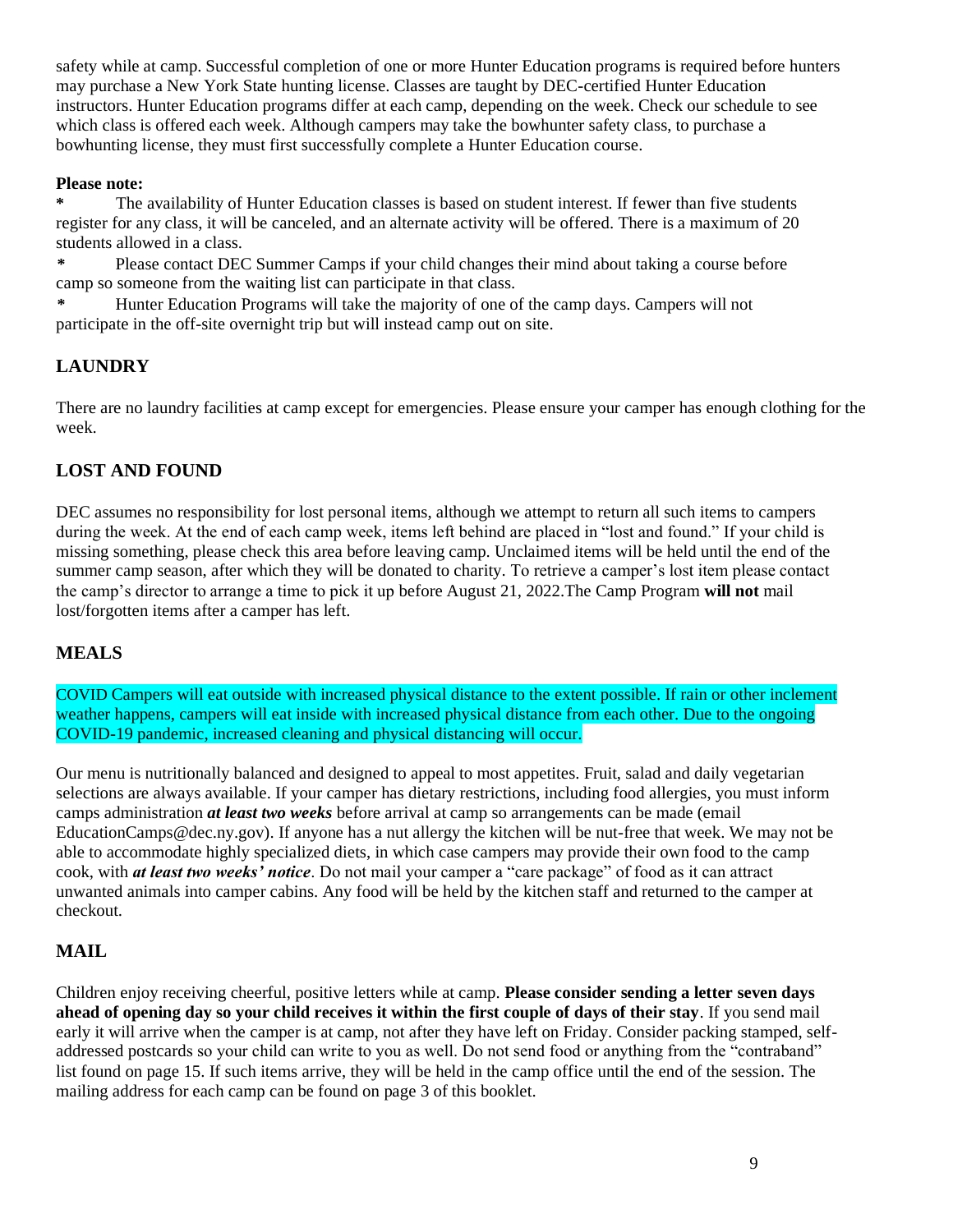#### <span id="page-9-0"></span>**OUT-OF-CAMP TRIPS**

Campers may take off-site day trips during their stay at camp. They are transported in vehicles driven by trained staff. Campers are given safety guidelines to follow while on trips. Off-site swimming is permitted only at locations approved by the Department of Health.

### <span id="page-9-1"></span>**SAFETY AT CAMP**

While our staff make every reasonable effort to minimize risks associated with camp activities, not all accidents can be avoided. By participating in our program, campers and their parents knowingly and willingly assume all the risks associated with participation in a summer camp program. Even after reasonable precautions have been taken, accidents occasionally happen; parents will be notified immediately. In the event of weather emergencies, all camps have emergency plans in place that include shelters, communicable disease, back-up generators and evacuation routes.

#### <span id="page-9-2"></span>**TELEPHONE**

Each camp has only one telephone line, which must be kept free for camp business and emergencies. Campers may not use the office phone to call home or to receive calls, except for emergencies. We strongly believe that calling home prompts homesickness and interrupts the campers' routines. If you have concerns about your child, please call the camp and speak with the director. (Contact information is on page 3.) If there are any problems with your child, the director will contact you.

#### <span id="page-9-3"></span>**VISITING**

There are no visiting times during the week. Mid-week visits can cause homesickness, not only for your child but for other children as well.

#### <span id="page-9-4"></span>**VOLUNTEERS**

Every week, each camp hosts up to four camp volunteers. Potential volunteers are selected by camp staff at the end of each camp session and are invited to apply to be volunteers the following summer. Campers who are selected to be volunteers are mature, enthusiastic, and very engaged in all camp activities. As volunteers, these campers participate in the camp program but are assigned other tasks as well to help camp run smoothly. Volunteer's main assignments are assisting the kitchen staff preparing for meals and cleaning up after meals. During their volunteer week, volunteers are evaluated based on performance, attitude, and overall helpfulness. They may be asked to not return as volunteer, depending on how well they do during the week. After their first session, volunteers may reapply for each summer until they turn 18 years old.

#### <span id="page-9-5"></span>**CANCELLATIONS AND REFUNDS**

A cancellation procedure has been created due to the increased demand for available camper space and to ensure fairness to all.

**Refunds:** Refunds will not be credited to credit or debit cards. A check will be issued by DEC. It may take up to 60 days to receive a check for a camp registration refund.

**Cancellations:** You may cancel your child's summer camp registration up to three weeks (23 calendar days) prior to the day that your child is scheduled to check in to camp to receive a refund. We do not give refunds for cancellations with less than three weeks' notice. To cancel a camp registration, you must email EducationCamps@dec.ny.gov with the best time to call you between Monday – Friday, 8:30 AM – 4:00 PM. We will return your call as soon as we can. Cancellations must be done over the phone; do not call the individual camps. You will get a confirmation of the cancellation via email. If any camp sessions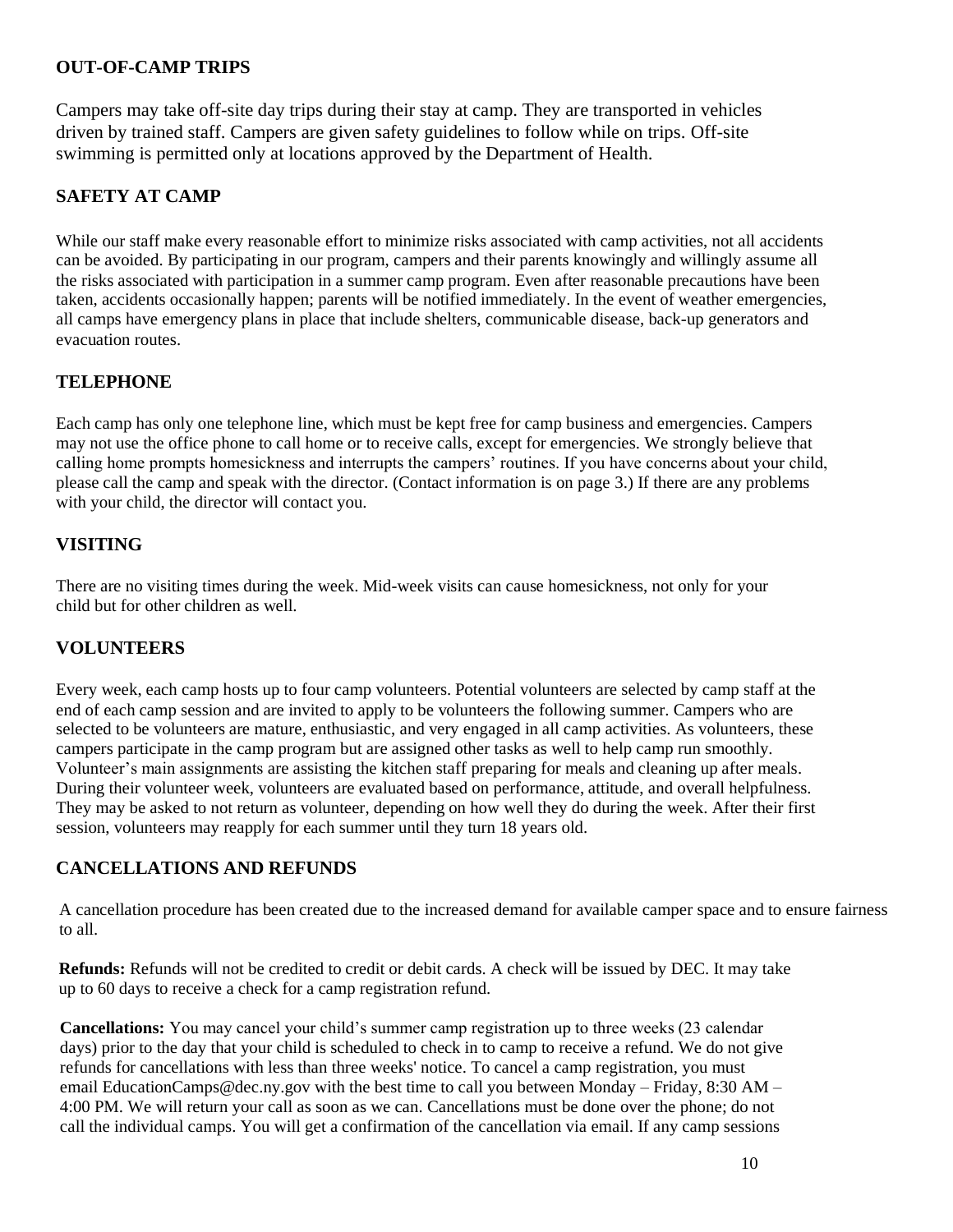are cancelled by DEC for any reason, you will be fully refunded.

**Medical Reasons:** Refunds requested due to medical illness or injury occurring while at camp will be considered on a case-by-case basis.

If your child is unable to attend camp due to a medical reason, you may request a full refund at any time **prior**  to the start of the camp week they are registered for (**not after camp has closed for the season**) by providing a doctor's note, proof of failed screening or proof of positive COVID-19 test. The doctor's note must state that the child is unable to participate in camp activities due to a medical excuse and be signed and dated by the physician. Please send the doctor's note, failed screening or positive COVID-19 test to:

> NYSDEC Summer Camps Program 625 Broadway,  $3^{\text{rd.}}$  Floor Albany, NY 12233-5256

Or by email to EducationCamps@dec.ny.gov Attn: Tom Shimalla

**Sponsored Campers:** Sponsored campers who cannot attend camp must inform their sponsor so another camper of the same gender and age for the assigned week may have the opportunity to attend camp. The parent or guardian, not the DEC camps administration, is responsible for informing the sponsor. Sponsors will not receive a refund if a camper does not show up at camp or leaves during the week.

**No Refunds:** No refunds or partial refunds will be made for:

- Cancellations less than 23 calendar days before your child is scheduled to attend camp
- Not showing up for a scheduled session
- Showing up for the wrong session
- Late arrivals to camp after check-in
- Early withdrawals from camp after session has started
- Dismissal due to misconduct; the camp director reserves the right to dismiss any camper whose influence and conduct become detrimental to the best interest of the program
- Withdrawals resulting from homesickness

#### <span id="page-10-0"></span>**ILLNESS WHILE AT CAMP**

If your child becomes ill or develops the following symptoms while attending camp (fever or chills, cough, shortness of breath or difficulty breathing, fatigue, muscle or body aches, headache, new loss of taste or smell, sore throat, congestion or runny nose, nausea or vomiting or diarrhea), the health director will decide if the child will be sent home.

COVID In cases where there may be a chance of illness due to COVID-19 the child will either be isolated until the designated pick-up parent or guardian arrives to take them home (if parent or guardian did not authorize rapid testing) or the child will receive a rapid antigen test:

- If the test is positive, the child will remain isolated until the designated pick-up parent or guardian arrives to take them home.
- If the rapid test is negative, the child will either return to camp activities or, depending on the physical symptoms, remain isolated until the designated parent or guardian arrives to take them home.

In cases where there may be a chance of gastrointestinal illness a 72-hour quarantine period is recommended by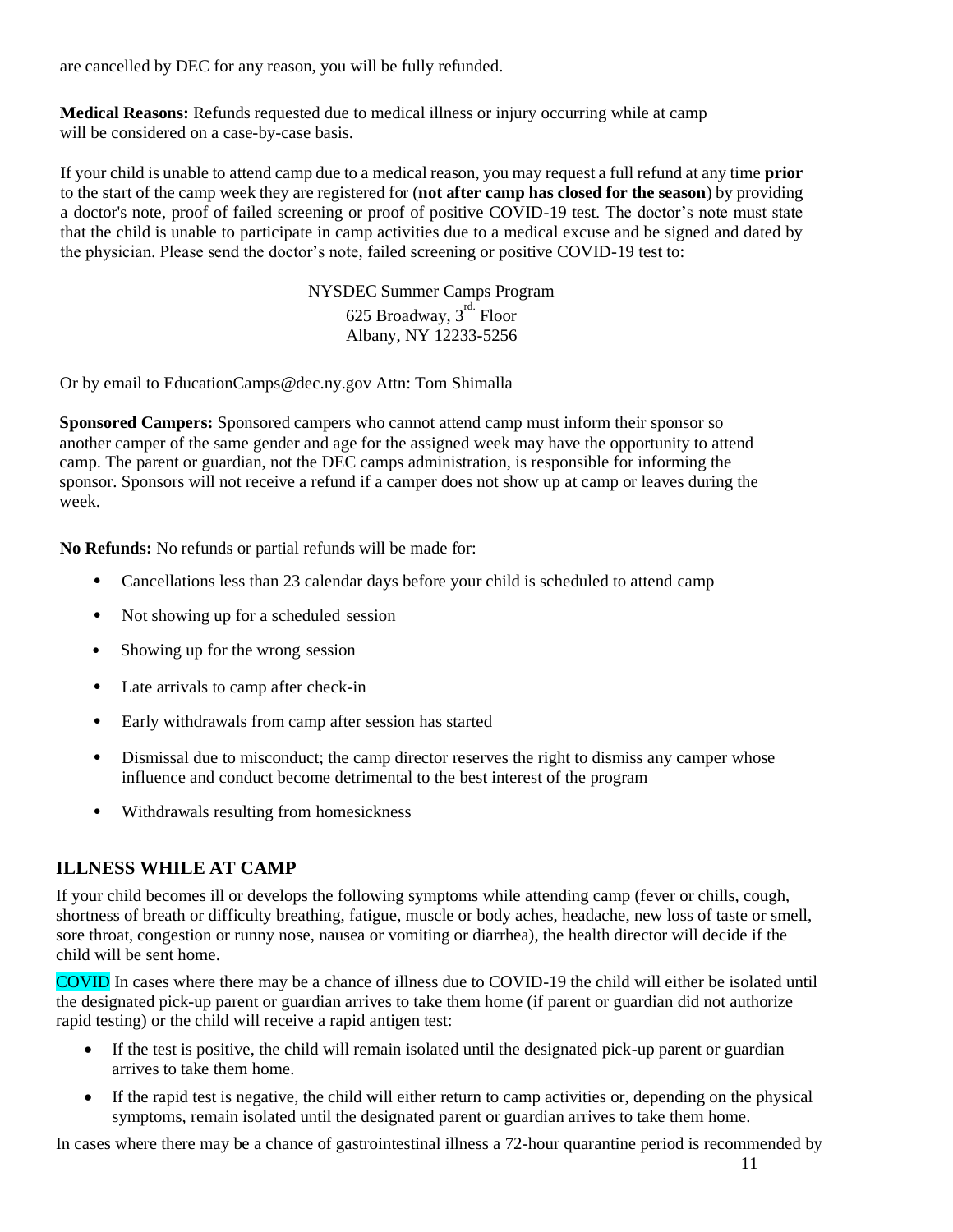the Department of Health; this will therefore mandate that the child be sent home. The camp does not have the resources to maintain one or more campers for a 72-hour quarantine time period.

The designated pick-up parent or guardian will need to pick-up a sick camper within four (4) to six (6) hours of daytime notification or the following morning for evening or nighttime notification to remove the child in a timely manner. Parents and guardians should not be sending their child to camp if they have had any of the previously mentioned symptoms 72 hours prior to the start of camp. This is for the health and safety of all campers and staff.

#### <span id="page-11-0"></span>**DEC CAMPER CODE OF CONDUCT**

We will provide your child with a safe and secure environment, and create a warm, comfortable, and fun atmosphere that will make them look forward to participating at camp each day. However, we are not equipped to handle continual behavioral problems. Certain behaviors are severe enough to merit immediate expulsion from camp (e.g., physical aggression, stealing, sexual harassment, defiance of discipline code, bullying, and/or repeated incidents of inappropriate language). These behaviors will not be tolerated and, if severe enough, may warrant visitation by a law enforcement officer; parents will be notified immediately if law enforcement is involved. If a camper is sent home for disciplinary reasons, they will not be allowed to return to camp, nor will camp fees be refunded. If a camper's attitude and behavior is serious but does not warrant immediate dismissal from camp, it is the camp administration's decision whether to allow the camper to return to camp in subsequent sessions or years. If your child is not permitted to return to camp, you will be notified by DEC camp administration.

To promote good behavior, campers must agree to abide by the following code of conduct:

- I will be honest and respectful of peers, camp staff and myself.
- I will follow directions and rules at camp.
- I will respect other campers and staff members.
- I will respect property belonging to the DEC camp, other campers and staff members.
- I will behave appropriately and use appropriate language.
- I will stay within camp boundaries unless accompanied by a camp staff member.
- I will treat all campers fairly and equally.
- I will respect wildlife and natural spaces.
- I will do my best to HAVE FUN!

#### <span id="page-11-1"></span>**FIVE-STEP DISCIPLINE SYSTEM**

Each of our campers has a reasonable expectation to enjoy a positive camp experience. The misbehavior of one camper or of a group of campers should not be permitted to negatively affect the camp experience of others. We strive to ensure all campers practice social skills that will allow them to resolve conflicts and meet their needs without resorting to harmful or destructive behaviors. When problems occur, we act promptly. We follow a five-step system for discipline, described below. A camper's actions may warrant skipping a step or steps and going directly to step 4 or 5 outlined below. For example, hitting someone, bullying, sexual harassment, or possession of illegal substances are automatic grounds for being sent home.

- 1) *Verbal warning*  The counselor speaks with the camper and identifies and describes the unacceptable behavior. The counselor offers methods to correct the behavior and describes the consequences if there is no change in behavior. The counselor notifies the camp director.
- 2) *Time out*  The counselor removes the camper from the activity. At the end of the time out, the counselor reminds the camper what is expected of them (appropriate behavior) and what the consequences will be if inappropriate behavior continues. The counselor notifies the camp director.
- 3) *Meeting with camp director*  The camp director meets with the camper. Together they complete and sign a written "behavior agreement" outlining acceptable behavior and acknowledging understanding of the consequences of continued poor behavior. Depending on circumstances the camp director may contact a parent or legal guardian prior to this meeting.
- 4) *Meeting with camp director and calling parents*  The camp director contacts the parents or legal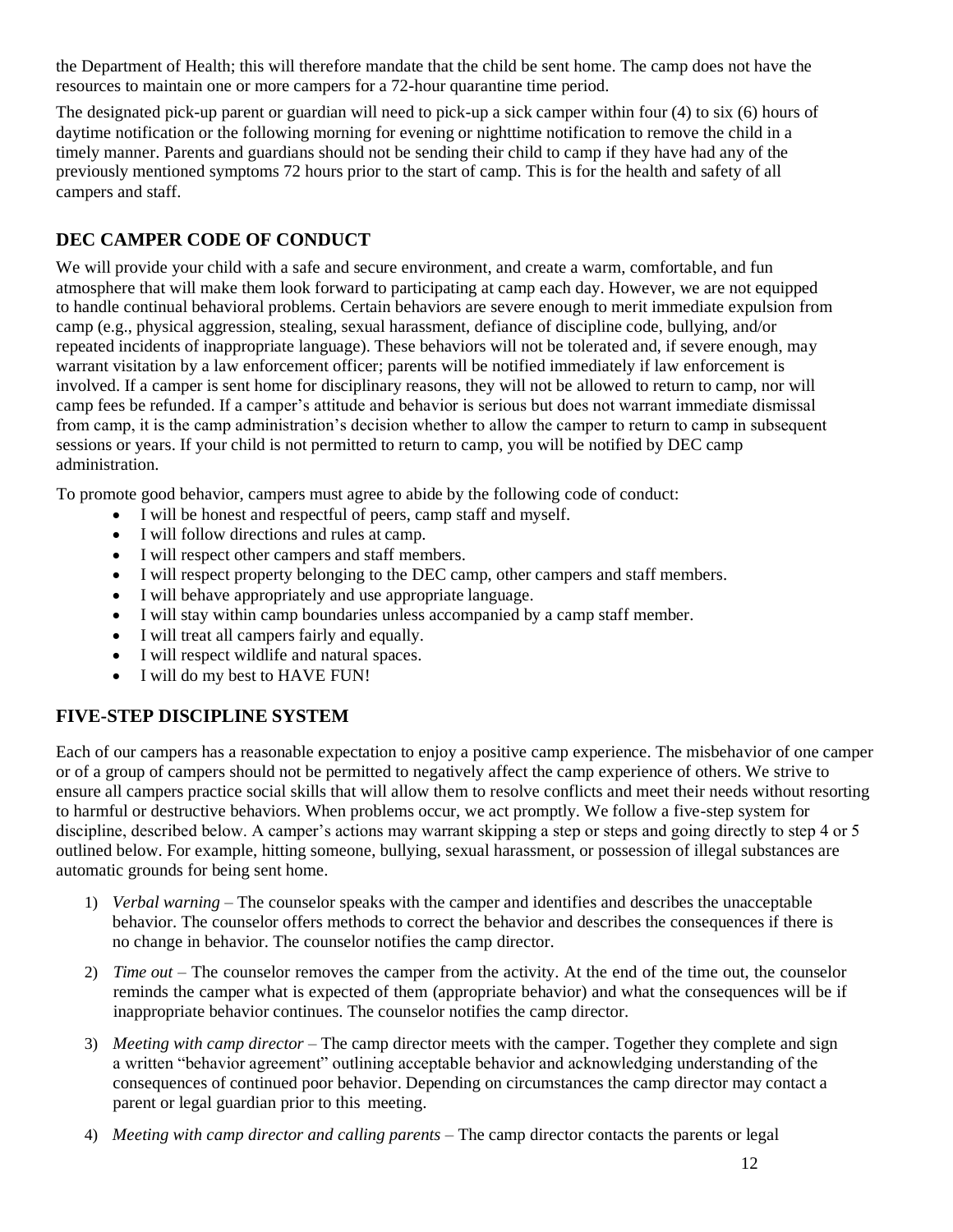guardian, typically via telephone. Together, the camp director, camper and parents discuss the camper's behavior and actions and develop a plan that allows the camper to stay at camp. It also impresses upon the camper the seriousness of the situation and the potential that they may be sent home if there is no improvement or if the poor behavior is repeated.

5) *Camper sent home* – The camp director contacts the parents to notify them that they must pick up their camper. The camper may not return to camp.

#### <span id="page-12-0"></span>**SOCIAL NETWORKING SITES (YOUR CHILD AND DEC STAFF AFTER CAMP)**

Online social networking sites such as Facebook, Twitter, Instagram, and many others can be fun and positive ways for people to interact with friends. While DEC has an official Facebook page for the camps program, we cannot monitor unofficial camp pages on social networking sites. DEC is not responsible for interactions among campers, volunteers and staff after the camp season has ended except for DEC's Camps Facebook page. We recommend our camp staff not "friend" campers on other sites, but we cannot monitor their actions during the off season or on sites where we have no control.

# <span id="page-12-1"></span>**DRIVING DIRECTIONS FOR DEC CAMPS AND CONTACT INFORMATION**

#### <span id="page-12-2"></span>**CAMP DEBRUCE**

307 Mongaup Road Livingston Manor, NY 12758

Phone: 845-439-4627 Fax: 845-439-4433 Email: debruce@dec.ny.gov

#### *From the West:*

Take I-90 East to Exit 39 (Syracuse/Fulton). Take I-690 East to the I-81 South ramp toward Cortland. Take I-81 South to Route 17. Merge onto NY-17 East, and continue to Exit 96, Livingston Manor. Turn right onto White Roe Lake Road, and then turn left onto Old NY-17. Turn left again onto Route 82 (also known as DeBruce Rd.). Follow DeBruce Road for approximately 6 miles and look for the Mongaup Pond Campsite and the DeBruce Environmental Education Camp sign. At the sign, turn left onto Fish Hatchery/Mongaup Pond Road; Camp DeBruce is 1.5 miles on the left.

#### *From the East and South:*

Take the New York Thruway to Exit 16 (US 6/Route 17 toward Harriman). Merge onto US 6 to Route NY 17 West. Stay on NY 17 West to Exit 96, Livingston Manor. Turn left onto Route 82/DeBruce Road. Follow DeBruce Road for approximately 6 miles and look for the Mongaup Pond Campsite and the DeBruce Environmental Education Camp sign. At the sign, turn left onto Fish Hatchery/Mongaup Pond Road; Camp DeBruce is 1.5 miles on the left.

#### *From the North:*

Take the New York Thruway to Exit 19. Take Route 209 South to Ellenville, NY. Take Route 52 West to Liberty, NY. Take Route 17 West to Exit 96, Livingston Manor. Turn left onto Route 82/DeBruce Road. Follow DeBruce Road for approximately 6 miles and look for the Mongaup Pond Campsite and the DeBruce Environmental Education Camp sign. At the sign, turn left onto Fish Hatchery/Mongaup Pond Road; Camp DeBruce is 1.5 miles on the left.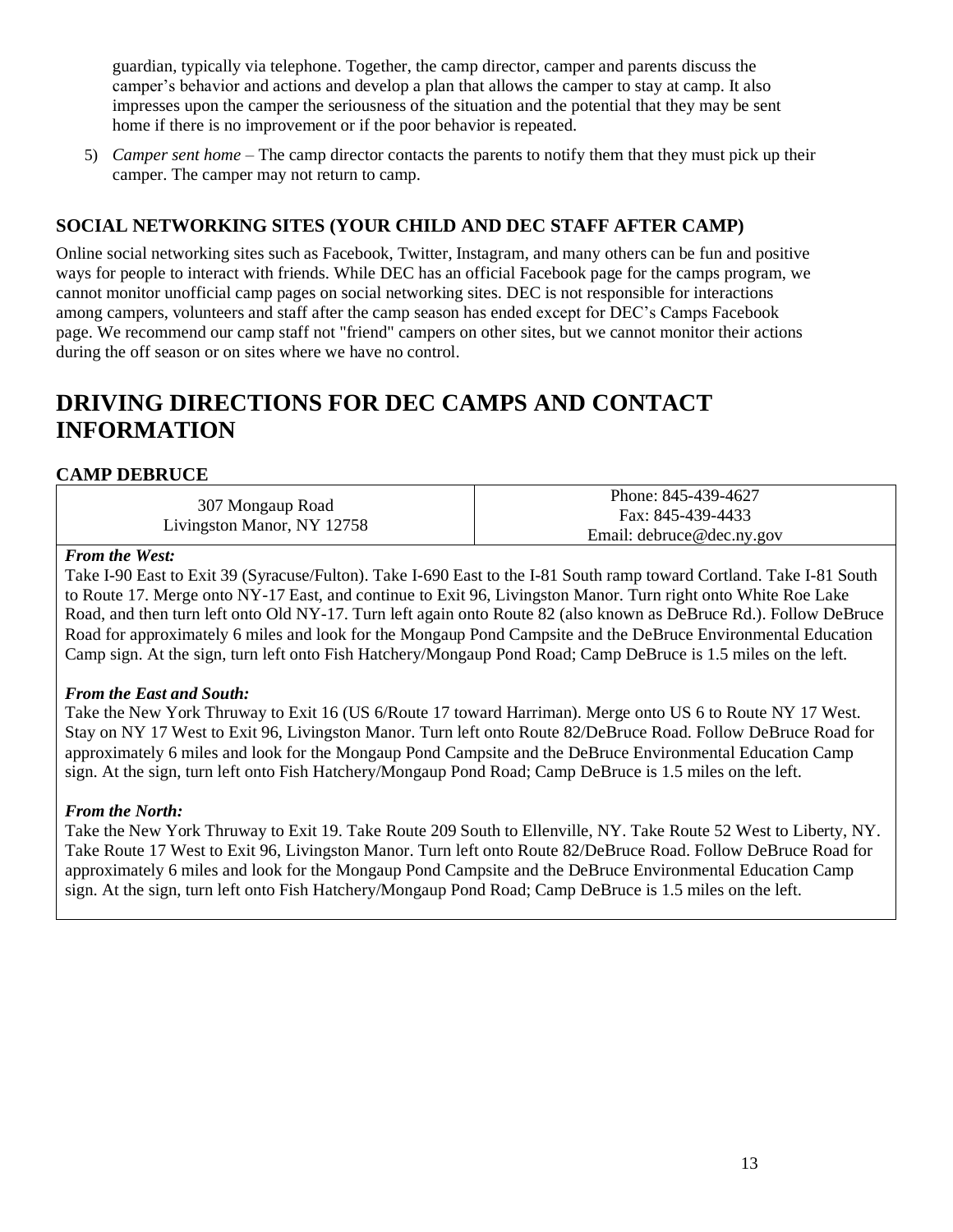#### <span id="page-13-0"></span>**CAMP PACK FOREST**

| 276 Pack Forest Road  | Phone: 518-623-2037         |
|-----------------------|-----------------------------|
| PO Box 777            | Fax: 518-623-4433           |
| Warrensburg, NY 12885 | E-mail: packfore@dec.ny.gov |
|                       |                             |

#### *From the South:*

Take the Northway, I-87, to Exit 23 (Warrensburg/Diamond Point). Please note this is not NYS Thruway Exit 23 in Albany. Turn left off the exit and then right onto US 9. Proceed on US 9 through the Town of Warrensburg for approximately 5 miles. You will see a large white sign on the left-hand side of the road stating, "Charles Lathrop Pack Demonstration Forest." Turn left into the driveway, and continue slowly (15 mph) to camp, approximately 1.2 miles.

#### *From the North:*

Take the Northway, I-87, to Exit 23 (Warrensburg/Diamond Point). Turn right off the exit and then right onto US 9. Proceed on US 9 through the Town of Warrensburg for approximately 5 miles. You will see a large white sign on the left-hand side of the road stating, "Charles Lathrop Pack Demonstration Forest." Turn left into the driveway, and continue slowly (15 mph) to camp, approximately 1.2 miles.

#### <span id="page-13-1"></span>**CAMP RUSHFORD**

| 8717 Rush Creek Road<br>Caneadea, NY 14717 | Phone: 585-437-5351                   |
|--------------------------------------------|---------------------------------------|
|                                            | Fax: 585-437-5400                     |
|                                            | E-mail: $\text{rushford@dec}$ .ny.gov |

#### *From the NYS Thruway:*

Take the NYS Thruway, I-90 West, to Exit 46 (I-390 Rochester/Corning). Take I-390 South to Exit 8 (US 20A Geneseo). Turn right onto US 20A and go straight to NY 39. Turn right at S. Main St./NY-39 W. Turn left onto NY 19A, which eventually becomes NY 19. NY 19 will lead you to Caneadea, NY. Turn right onto Route 49 and continue straight until you see a public beach on the right. Turn left onto Rush Creek Road and go approximately 2 miles. Turn left into the entrance to Camp Rushford. Look for the yellow and brown NYSDEC signs.

#### *From Jamestown (West):*

Go east on Interstate 86 to Cuba, Exit 28. Turn left onto State Route 305. Go north on Route 305 to Belfast. Turn left onto State Route 19 and go north. Turn left onto County Route 49 (just south of Caneadea) and continue until you see a public beach and the Rushford Lake inlet. Turn left onto Rush Creek Road and go approximately 2 miles. Turn left into the entrance to Camp Rushford. Look for the yellow and brown NYSDEC signs.

#### *From Elmira (East):*

Go west on I-86 to Belmont, Exit 30. Turn right on Route 19 and go north. Turn left onto County Route 49 (just south of Caneadea) and continue until you see a public beach and the Rushford Lake inlet. Turn left onto Rush Creek Road and go approximately 2 miles. Turn left into the entrance to Camp Rushford. Look for the yellow and brown NYSDEC signs.

#### *From Buffalo:*

Travel west on NYS Thruway I-90 to Exit 54 (Route 400). Merge onto Route 400 South toward East Aurora. Divided highway ends and becomes Route 16 South in the Town of Yorkshire. Turn left onto Route 39 East. In the Village of Arcade, turn right onto Route 98 South. Continue straight on Route 98, which becomes Route 243 East. After passing a few commercial buildings on your left, look for Hillcrest Rd./County Route 49 (blue and gold sign). Turn right onto Hillcrest Rd./ Co. Route 49. Look for the Rushford Lake public beach on your left and Rush Creek Rd. on your right. Turn right onto Rush Creek Road. Go about 2 miles and look for a large barn and the Camp Rushford entrance on your left.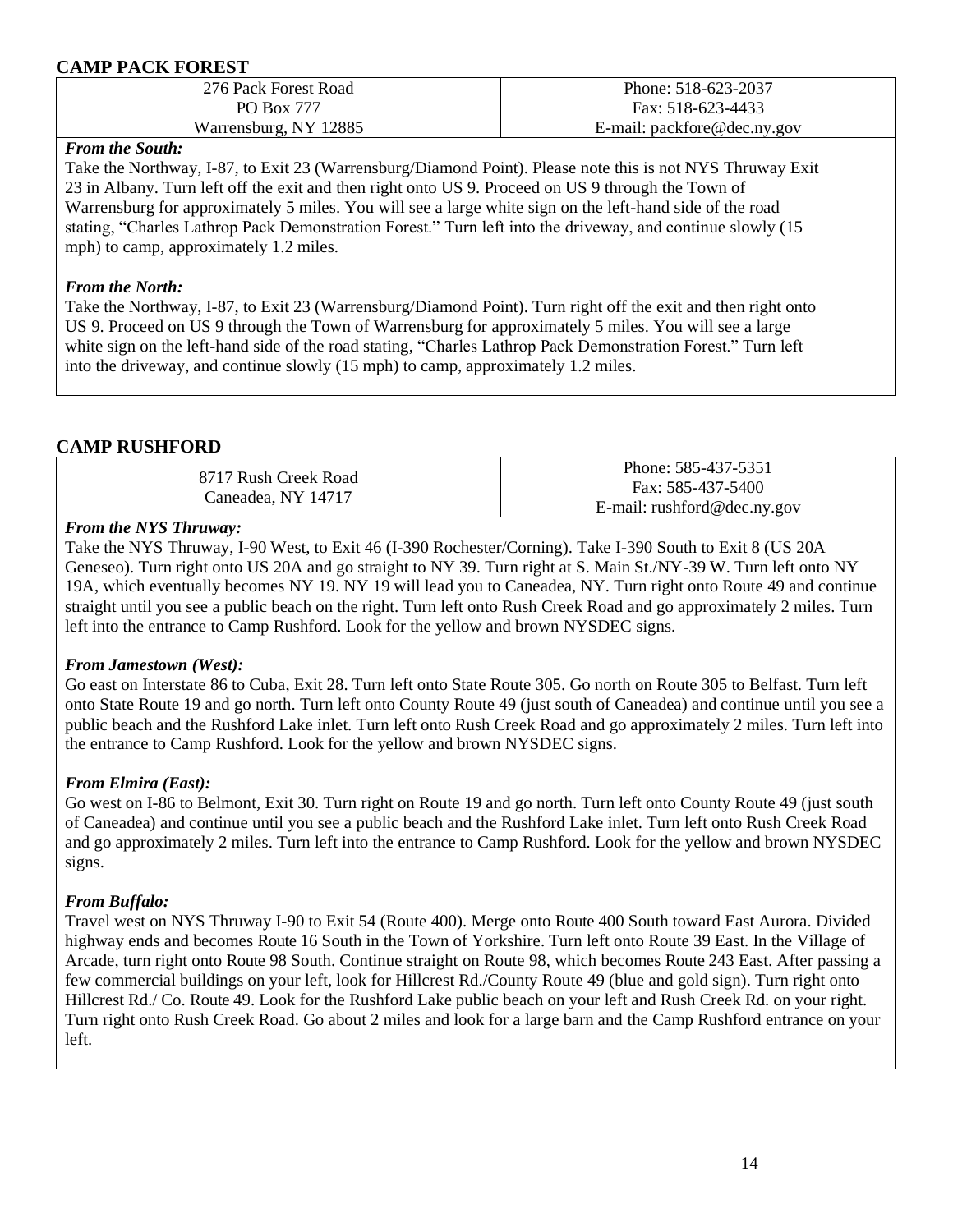# <span id="page-14-0"></span>**PACKING CHECKLIST**

Please label everything packed for camp with a permanent marker. It will help return items misplaced during the week back to campers before they go home.

## **What to Bring**

#### *Clothing (also see Dress Code, page 7):*

*Pack old but functional clothes. Campers will get dirty and may tear their clothing.*

*Clothing with slogans and/or pictures promoting unhealthy lifestyles are prohibited (e.g., alcohol, profanity, gangs, violence, and/or products or slogans which promote tobacco and alcohol).* 

- $\Box$  Three (3) pairs of long pants
- $\Box$  Shorts (minimum 3" inseam)
- $\Box$  Three (3) long-sleeve shirts
- $\Box$  T-shirts (Must have sleeves or have straps that are more than two fingers wide. Halter tops, backless shirts, visible cleavage, spaghetti-strap shirts, muscle shirts or tops with a high midriff are prohibited)
- $\Box$  Changes of underwear
- $\Box$  Seven (7) pairs of socks, including one (1) pair wool or polar fleece
- $\Box$  Sleepwear (2 changes warm and cool weather)
- $\square$  Swimsuit
- $\square$  Sweatshirt/sweater (label with name)
- $\Box$  Warm jacket/fleece (label with name)
- $\Box$  Hat (label with name)
- $\Box$  Rain gear that will KEEP you dry (hooded jacket and pants, preferred; most programs and activities are held outside even when it's raining.)

### *Footwear:*

*Do not pack new shoes; ensure shoes are comfortable to avoid blisters while at camp.*

- $\Box$  Pair of sneakers (label with name)
- $\Box$  Second pair of closed-toe shoes (e.g., hiking boots, sturdy shoes, pair of sneakers) (label with name)
- $\Box$  Closed toe water shoes (will get wet!) (label with name)

#### **Bedding:**

- $\Box$  Sleeping bag or blanket with a twin sheet
- $\Box$  Pillow with pillowcase
- **Other:**
	- $\Box$  Two (2) bath towels/face cloths
	- $\Box$  Toiletries (soap, toothbrush, etc.)
		- o Note: Unscented deodorant and lotion are less likely to attract insects than scented varieties
	- $\Box$  Two (2) 32-ounce water bottles (reusable highly recommended)
	- $\Box$  One white 100% cotton t-shirt or bandana, prewashed (for tie-dying)
	- □ Flashlight
	- $\square$  Sunglasses

*A signed permission form a parent/guardian is required for the following items. Permission is a part of the Camper Medical History Form.*

- $\square$  Sunscreen (lotion or non-aerosol only)
- $\Box$  Insect repellant (lotion or non-aerosol only)

#### **Do Not Bring (***contraband***)**

*If any of these items are brought to camp, they will be confiscated and returned to the camper's parents at the end of the camp week. These items can be distracting, create an unsafe environment, or attract wildlife.*

- Cell phone
- iPod, MP3, electronic tablet
- Food, gum, candy, or other snacks
- Money (there is no camp store)
- Knives (hunting, jack, pen, etc.)
- Hair dryer, curling iron, etc.
- Makeup, perfume, cologne, hairspray
- Valuables (jewelry, etc.)
- Firearms, ammunition
- Axe, hatchet
- Pets
- Cigarettes, matches, lighters
- Vaping devices (e-cigarettes, pens, MODs, JUULs, etc.)
- Depilatories (Nair, Neet, etc.)
- Illegal substances (Possession of illegal substances will result in the child being sent home. It may also result in local authorities being notified.)

## **Optional**

*Please label belongings with camper's name*

- $\Box$  Fishing gear
- $\Box$  Small book bag, day pack or backpack
- $\Box$  Archery equipment bow and target arrows (These items will be securely stored and provided when needed for supervised programs)
- $\Box$  Camera (disposable is recommended, NO cell phone cameras)
- $\Box$  Binoculars
- $\Box$  Stationary and/or postcards and postage
- $\Box$  Notebook or sketchbook and pen
- $\Box$  Internal or external frame backpack
- $\Box$  Camping sleeping pad
- $\square$  Tent
- □ Musical instrument
- $\Box$  Book
- $\Box$  Shaving razors/blades (These items will be securely stored and provided when needed.)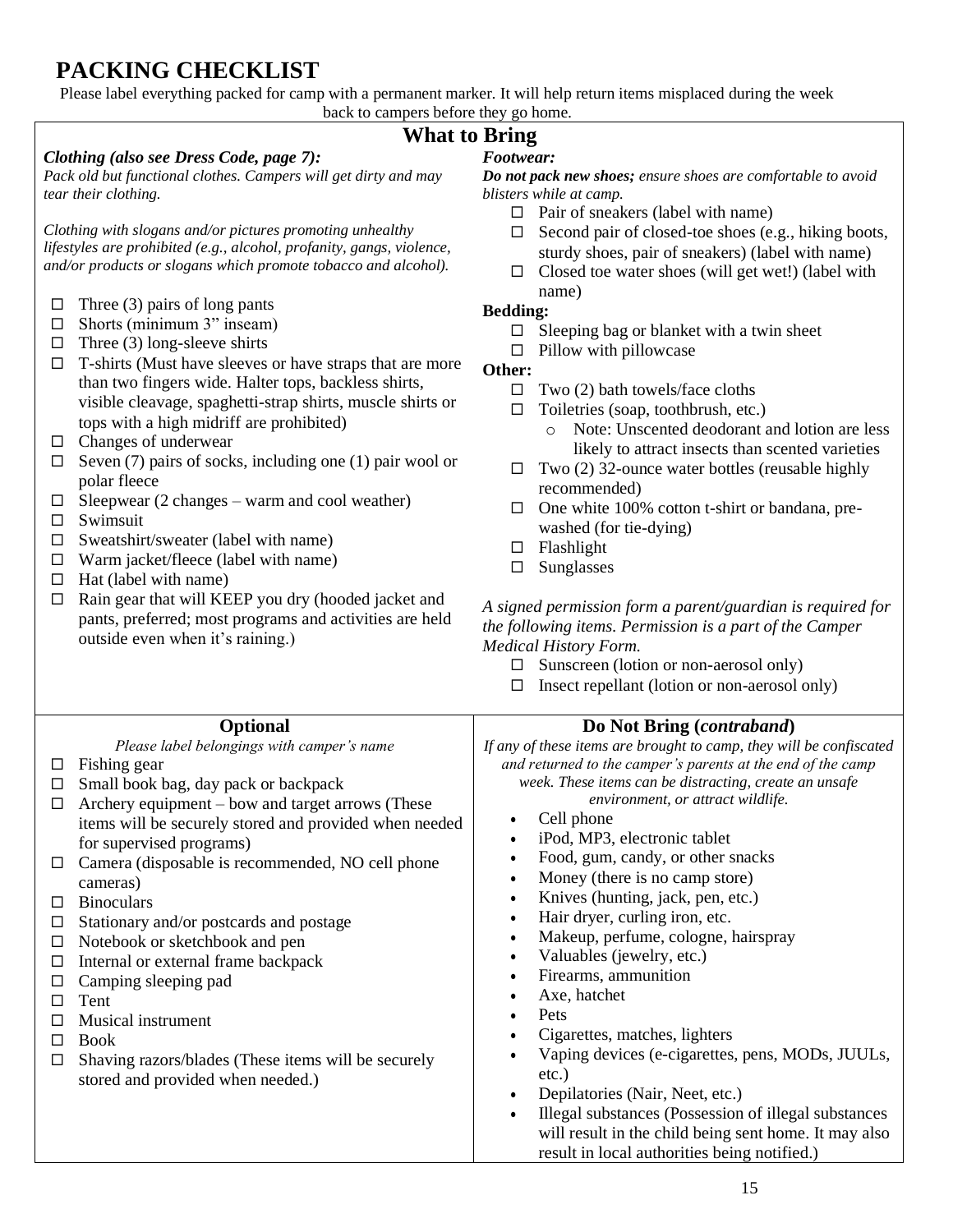# <span id="page-15-0"></span>**A HEALTHY CAMP STARTS AT HOME!**

#### **Adapted from the American Camp Association**

A healthy camp really does start at home. Below are some things you can do to assure your child has a great summer camp experience.

- 1. When children show signs of illness such as running a temperature, throwing up, has diarrhea, nasal drainage, coughing and/or sneezing, keep them home and contact Camps Administration. This greatly reduces the spread of illness at camp but also supports your child's recovery. Be aware of your camp's criteria regarding camper health and attendance.
- 2. Teach your child to sneeze into the crease of their elbow and to wash their hands often at camp, especially before eating and after using the bathroom. If you really want to achieve impact, teach your child to accompany hand washing with another behavior: keeping their hands away from their face.
- 3. If your child has mental, emotional, or social health challenges, speak with the camp director before camp starts. Proactively discussing a camp's ability to accommodate a child can help minimize – if not eliminate – potential conflicts.
- 4. Closed-toe shoes are a requirement for activities such as sports and hiking. This will help avoid slips, trips, and falls, which could cause injuries. Stress to your child the importance of wearing closed-toe shoes to prevent a toe, foot and/or ankle injury.
- 5. Send enough clothes so your child can wear layers. Mornings can be chilly, and afternoons can get hot. Dressing in layers allows your child to remove clothing as they warm while still enjoying camp.
- 6. Fatigue plays a part in injuries and illnesses. Explain to your child that camp is not like a sleepover. Emphasize that they should not try to stay up all night!
- 7. Don't forget to pack sunscreen (and a signed note permitting its use) and instruct your child in how to apply it and how often to do so.
- 8. Please send two reusable water bottles. Instruct your child to use them and refill them frequently during their camp stay. Staying hydrated is very important for a healthy camp experience.
- 9. Talk with your child about telling their counselor, health director or director about issues or things that are troublesome to them at camp. These camp professionals can be quite helpful as children learn to handle being lonesome for home or cope with things such as losing something special. These helpers can't be helpful if they don't know about the problem – so encourage your child to talk to them.
- 10. Building a partnership between you and camp staff is essential for your child to have the best camp experience possible this summer!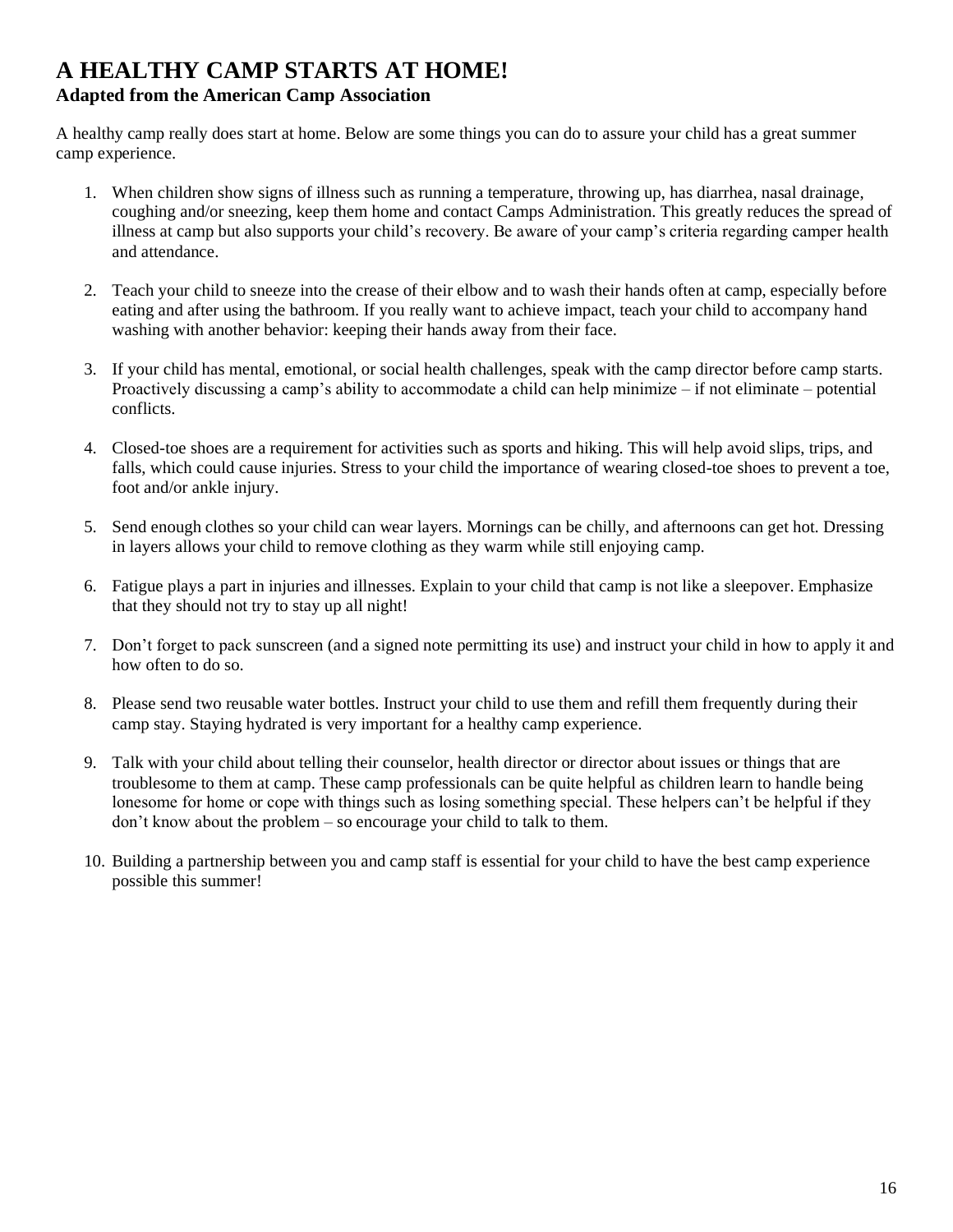# <span id="page-16-0"></span>**CAMP SAFETY**

**Please Note: This is a New State Department of Health publication and does not reflect every aspect of the DEC Summer Camps Program** 



In New York State, summer camps must have a state, city or county health department permit to operate legally. These permits are issued only if the camp is in compliance with the state's health regulations. The permit to operate must be displayed in a conspicuous place on the premises.

The camp must be inspected twice yearly by a health department representative. At least one inspection must be made during the time the camp is in operation. Each camp is checked to make sure that the physical facilities are safe and that supervision is adequate. When choosing a summer camp for your child, consider the following:

### **Staff Credentials/Supervision**

#### What are the qualifications of the camp director?

The New York State Health Code requires that the director of an overnight camp be at least 25-years-old or hold a bachelor's degree; a day camp director must be at least 21-years-old.

All directors must have experience in camping administration or supervision. Camp directors' backgrounds are screened by the Office of Children and Family Services Central Register Database for reported incidents of child abuse and maltreatment. Their backgrounds are also screened by the Health Department for criminal convictions. Only individuals who are considered to pose no risk to campers are accepted by the Health Department as camp directors.

#### What are the qualifications of the camp counselors and how are campers supervised?

Counselors must have experience in camping and supervision of children or have completed an acceptable training course. Stringent counselor-tocamper ratios and staff qualifications are mandated for supervision of swimming, archery, riflery and camp trip activities.

At overnight camps, 80 percent of the camps' counselors must be at least 18-years-old; up to 20 percent may be 17-years-old. There must be at least one counselor for every 10 children aged eight years or older, and one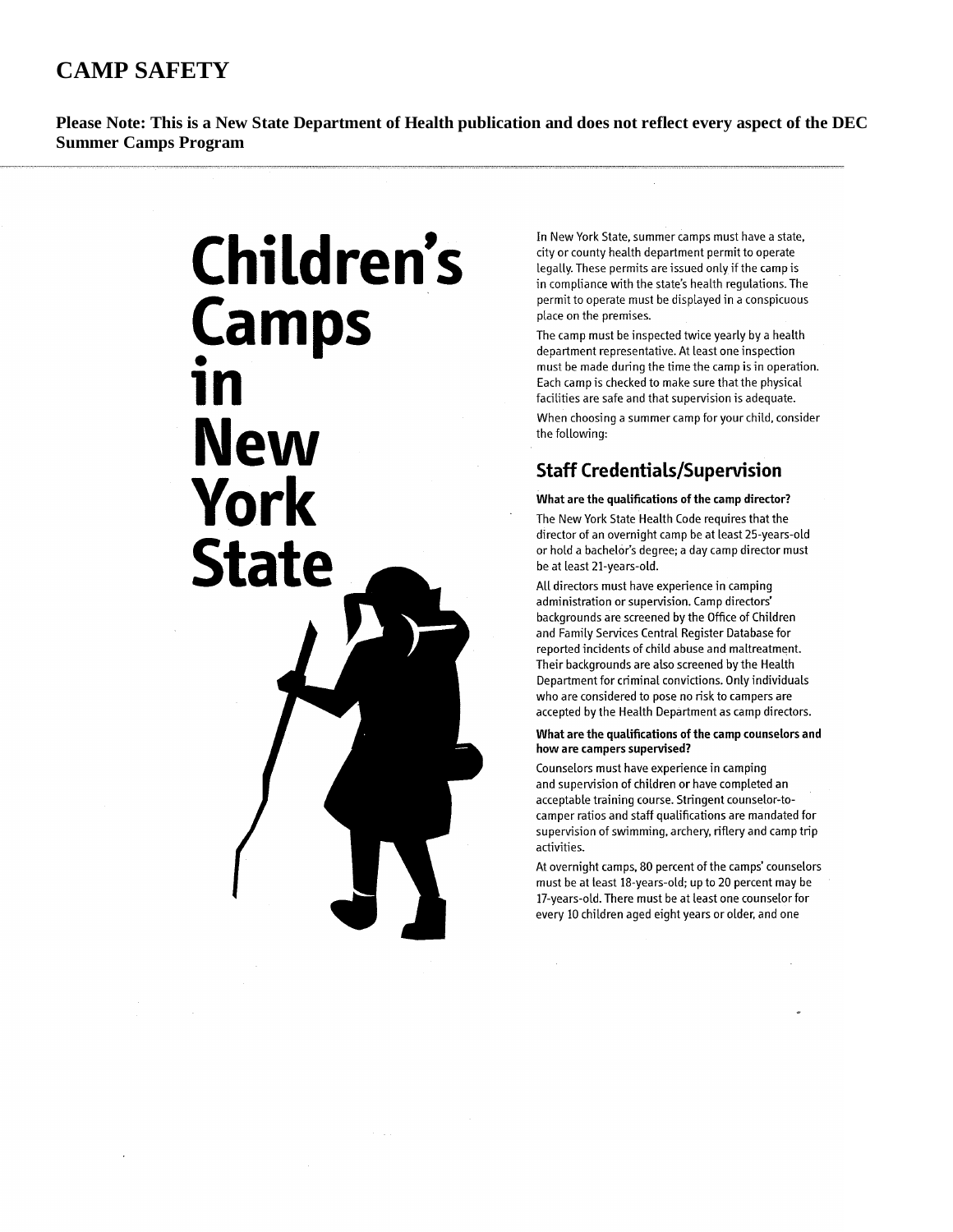counselor for every eight children younger than eight years old.

Atday camps, counselors must be 16 years of age or older.There must be a minimum of one counselor for every 12 children.

Camps that must provide at least 10 counselors may choose to use counselors-in-training (CITs) to meet 10 percent of the required number of counselors.These CITsmust beat least 16years of ageat an overnight camp and 15years of ageat a day camp.They must work with senior staff, have had previous experience asacamperand complete atraining program.Askthe camp operatorifanyoftheircounselorsareCITsand how they are used to supervise campers.

**Askaboutthe camp'sstaff and supervision procedures, including discipline policies. Do they meet your expectations?**

# <span id="page-17-0"></span>**Health**

**Askaboutmedicalcoverageandwhenyouwill be notified if your child becomesill or injured. Is a doctor or nurse in residence or on call for campers at all times?**

Physicians ornursing services must be available.Allsummer campsinNewYork Stateare required to have a health director and a written medical planapproved bythe Health Department. The written plan must include, among other things, provisions for medical. nursingandfirstaidservices. Injuries and illnessesmustbereportedtothe HealthDepartment and are thoroughly reviewed·.

#### **Doesthecamprequiremedical recordsfor campers?**

Camps must keep current medical history reports on file for all campers. Be sure to detail your child's

history of immunization, illness, disability or allergy. Specify special diets and activity restrictions. Provide instruction for any medication your child must take.

# <span id="page-17-1"></span>**Camp Safety**

**Are the camp facilities and activities safe?**

The camp operator must develop a written plan to include maintenance of facilities, provisions for training staff members and orientation



of campers, supervision of campers, campsite hazards, emergency procedures and drills, safety procedures and equipment for program activities.

## <span id="page-17-2"></span>**Swimming**

#### **Are waterfront personnel qualified?**

#### **Are campers always supervised while in the water?**

All waterfront activities at campsin NewYork Statemust besupervised byanexperienced certified lifeguard or watersafetyinstructor. Onsite,onequalifiedlifeguard is required for every 25 bathers. All aquatic staff are required to be trained in cardiopulmonary resuscitation (CPR).

Campsthat useoff-site poolsor beaches operated by others must make special arrangements to provide a safe activity. Even off site, the camp remains responsible for supervising campers.

Somechildren's campsusesitesforswimming thatare not inspected by local health departments. Parental permissionisrequired intheseinstances,andthecamp mustfollow established guidelines to protect campers.

While campers are involved in aquatic activities on site, theremustbeonecounselor forevery10camperseight yearsorolder; there must be one counsel or forevery eight children aged sixand seven; and one counselor for every six children younger than six years old.

When swimming off-site, there must be one counselor for every eight campers six years or older and one

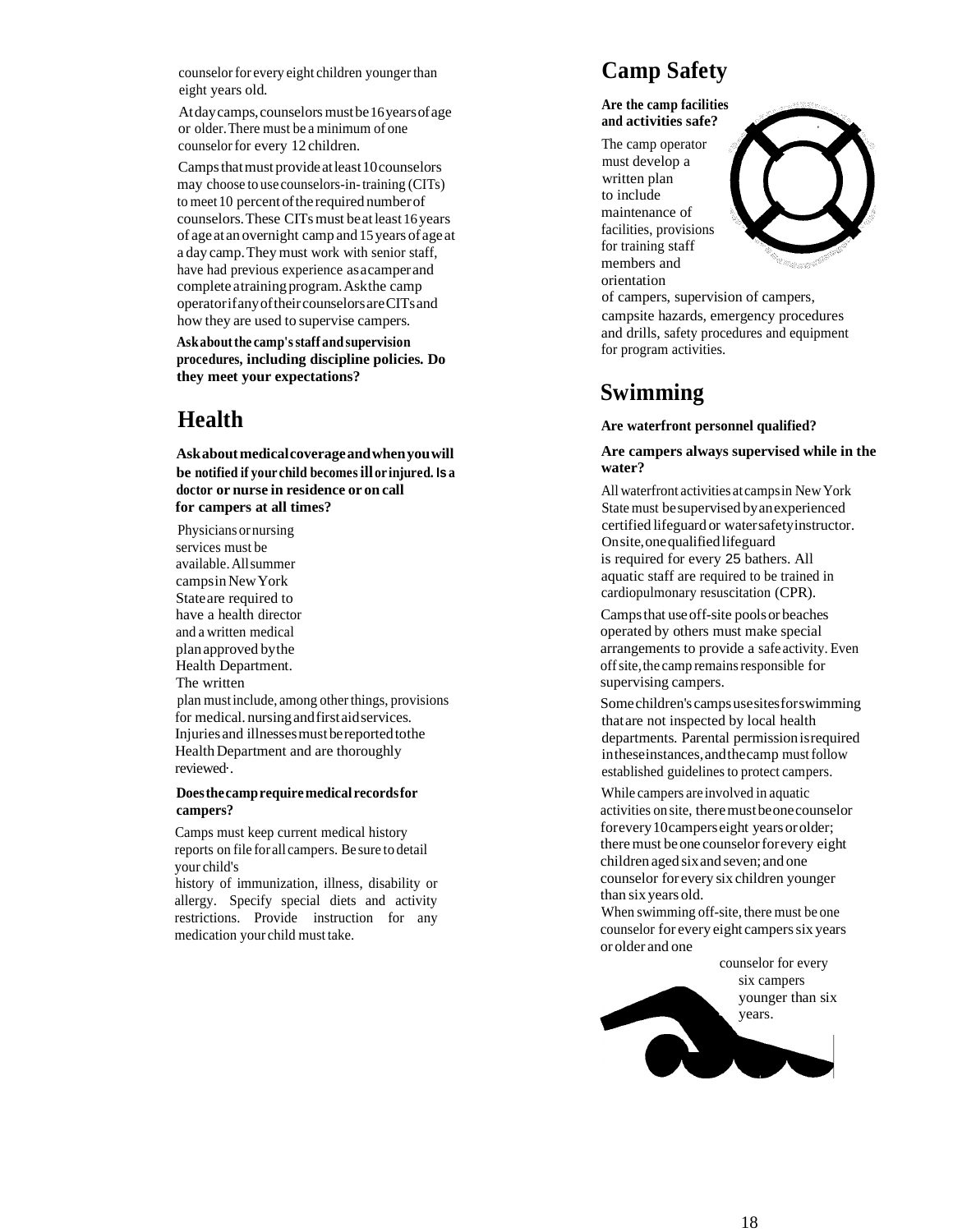**Are bathing areas marked off for variousswimming skills? Are camperstestedtodetermine their level of swimming ability before participating in aquatic activities? Are nonswimmers kept in water lessthan chest deep? Isthe buddy system used? Are campers required to wear life preservers when boating or canoeing?**

New York State regulation requires that the answers to all these questions must be "yes."

# <span id="page-18-0"></span>**Camp Trips**

**Are camp trips supervised by counselors who have the maturity and experience to make decisions that could affectthe safety of campers?**

Alltripsmust besupervised byatripleaderwhois atleast 18yearsoldand competentintheactivity. Counselors must accompany trips and allstaff must review the safety plan prior to the trip.

Counselors should have the skills and expertise in the camp activity(canoeing,rock-climbing,etc.)tohandle any emergency that might arise. Ask whether the camp has conducted similar trips in the past. without incident.

In New York State, the drivers of camp vehicles must be licensed and at least 18 years-old. Seat beltsmust be worn when provided and vehicle capacities not exceeded. When transporting children in a truck, only a truck cab can be used.

# <span id="page-18-1"></span>**Sports and Activities**

**How are activities in craft shops supervised, especiallywhencampersareusingdangeroustools, such as power saws and lathes? Are archery and rifle rangesata safedistance fromactivitycenters?Are spectators protected atbaseballfieldsandsimilar areas?Doplayers wearprotectiveequipment?**

State regulation requires that archery, riflery and horseback riding besupervised bycounselors with special training in those activities.

# **Fire Safety**

<span id="page-18-2"></span>Are there periodic fire drills for both campers and staff? Does each floor of every building have fire exits in two different locations? Are flammable materials (gasoline, pool chemicals, etc.) stored away from activity centers and kept under lock and key? Are functioning smoke detectors located in every sleeping room?

All of the above are mandatory in New York State.

> **Are barriers erected againstsuch natural hazards ascliffsandswamps? Arefoottrailslocatedaway from such dangerous areas and from heavily traveled roadsandhighways? Do thecampfacilities(bunks, bathrooms, mess hall, recreation facilities) meet your aesthetic tastes and those of your child?**Is **the camp locatedinanareathatwillnot aggravateyourchild's allergies?Will yourchildberequiredtoperform chores,such ascleaning orcooking?**

Forinformation onthe camp'slocation and facilities, visit the camp or interview the camp operator by telephone, priorto makingadecisiontoenrollyour child at the camp.

## <span id="page-18-3"></span>**Nutrition**

**Are good health practices observed in the camp kitchens, dining areas and food services? Doesthecampserve foodyour child likes?**

At camps in New York State, food must be prepared from inspectedsources.Foodpreparationand handling activities are reviewed toassure safe andsanitary practices.Kitchen employeesmustbehealthyand follow hygienic practices. Potentially hazardous food must bemaintained below45°Forabove 140°F.